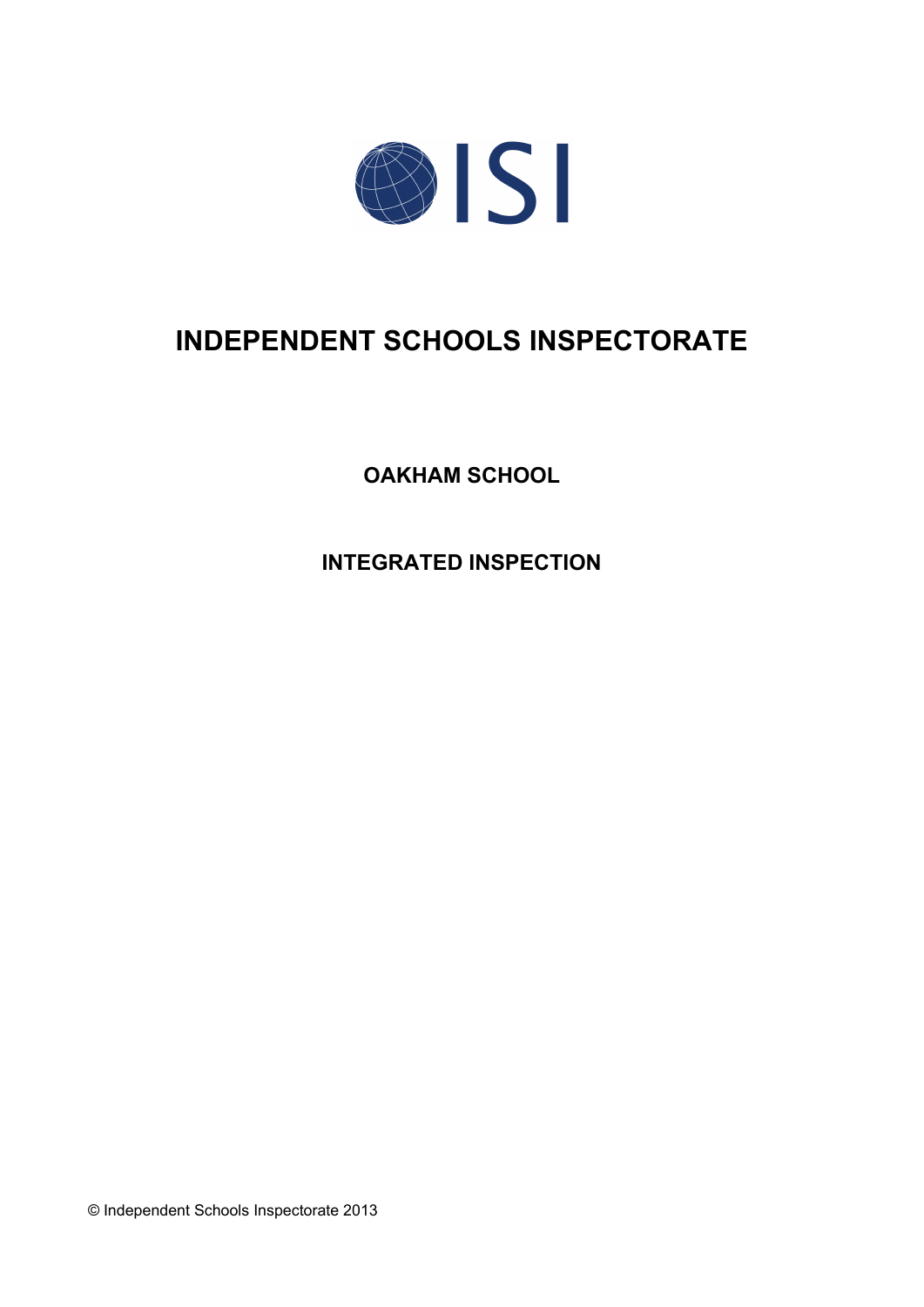# **INDEPENDENT SCHOOLS INSPECTORATE**

# **Oakham School**

| <b>Full Name of School</b>        | <b>Oakham School</b>                                                                       |      |         |     |
|-----------------------------------|--------------------------------------------------------------------------------------------|------|---------|-----|
| <b>DfE Number</b>                 | 857/6000                                                                                   |      |         |     |
| Registered Charity Number 1131425 |                                                                                            |      |         |     |
| Address                           | <b>Oakham School</b><br><b>Chapel Close</b><br>Oakham<br><b>Rutland</b><br><b>LE15 6DT</b> |      |         |     |
| <b>Telephone Number</b>           | 01572758500                                                                                |      |         |     |
| Fax Number                        | 01572 755786                                                                               |      |         |     |
| <b>Email Address</b>              | admissions@oakham.rutland.sch.uk                                                           |      |         |     |
| Headmaster                        | <b>Mr Nigel Lashbrook</b>                                                                  |      |         |     |
| <b>Chair of Trustees</b>          | <b>Mr Peter Lawson</b>                                                                     |      |         |     |
| Age Range                         | 10 to 18                                                                                   |      |         |     |
| <b>Total Number of Pupils</b>     | 1065                                                                                       |      |         |     |
| <b>Gender of Pupils</b>           | Mixed (537 boys; 528 girls)                                                                |      |         |     |
| Numbers by Age                    | $10 - 11$ :                                                                                | 20   |         |     |
|                                   | $11 - 18:$                                                                                 | 1045 |         |     |
| Number of Day Pupils              | Total:                                                                                     | 489  |         |     |
| Number of Boarders                | Total:                                                                                     | 576  |         |     |
|                                   | Full:                                                                                      | 415  | Weekly: | 161 |
| Inspection dates                  | 24 Sep 2013 to 27 Sep 2013                                                                 |      |         |     |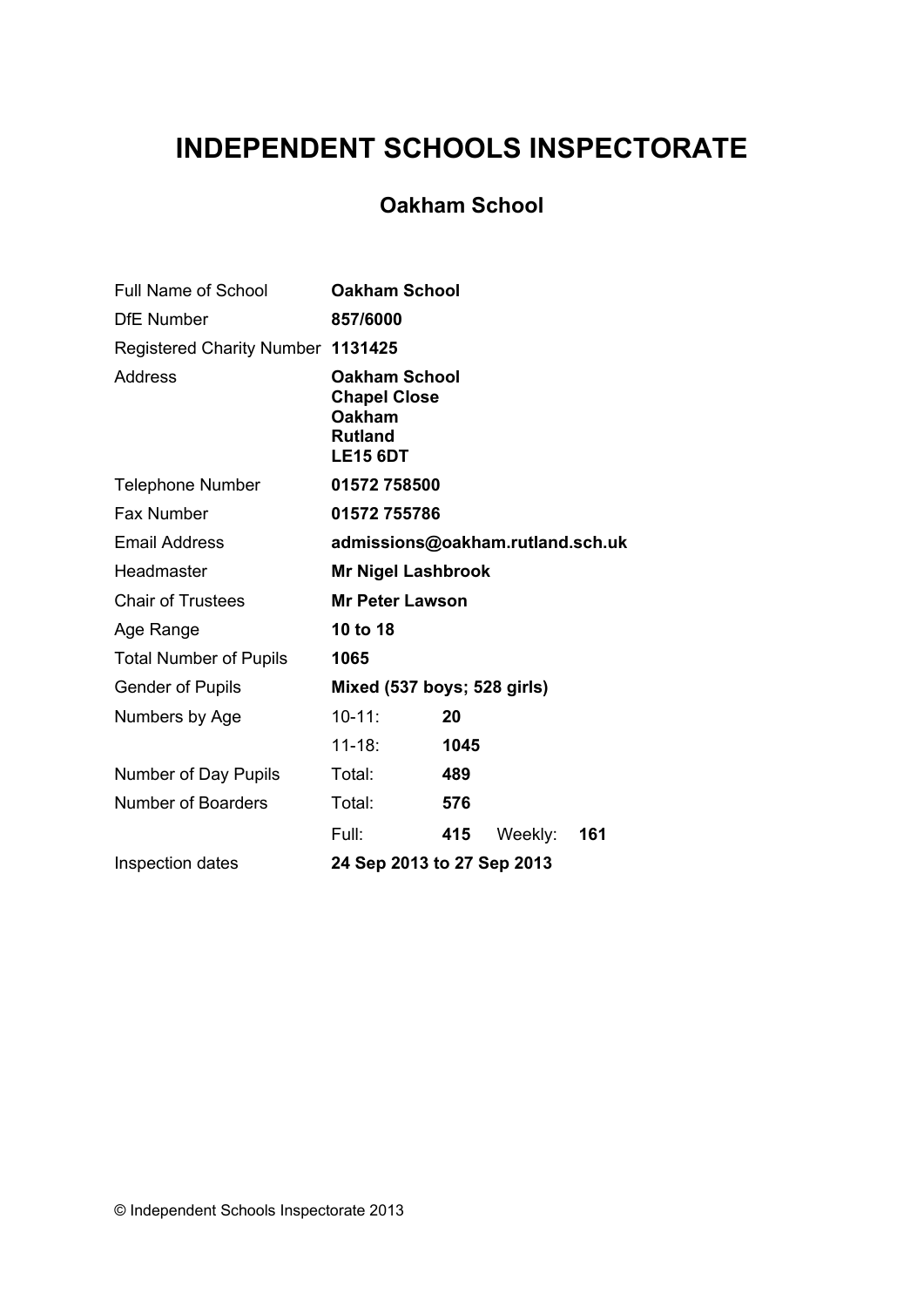## **PREFACE**

This inspection report follows the *ISI schedule,* which occupies a period of four continuous days in the school. The previous ISI inspection was in November 2007.

The Independent Schools Inspectorate (ISI) is the body approved by the Secretary of State for the purpose of inspecting schools belonging to the Independent Schools Council (ISC) Associations and reporting on compliance with the Education (Independent School Standards) (England) Regulations 2010. The range of these Regulations, which replace those first introduced on 1 September 2003, can be viewed on the website [www.legislation.gov.uk.](http://www.legislation.gov.uk) Additionally, inspections will consider the school's accessibility plan under Schedule 10 of the Equality Act 2010 and the ban on corporal punishment introduced by the School Standards and Framework Act 1998.

The inspection was also carried out under the arrangements of the ISC Associations for the maintenance and improvement of the quality of their membership.

This inspection contains specific judgements on the National Minimum Standards for Boarding Schools. It comments on the progress made by the school in meeting the recommendations set out in the most recent statutory boarding inspection and evaluates the quality of the boarding experience and its contribution to pupils' education, personal development and welfare. Until September 2011, Boarding inspections were carried out by the Office for Standards in Education (Ofsted), Children's Services and Skills.

The inspection of the school is from an educational perspective and provides limited inspection of other aspects, although inspectors comment on any significant hazards or problems they encounter which have an adverse impact on children. The inspection does not include:

- (i) an exhaustive health and safety audit
- (ii) an in-depth examination of the structural condition of the school, its services or other physical features
- (iii) an investigation of the financial viability of the school or its accounting procedures
- (iv) an in-depth investigation of the school's compliance with employment law.

Inspectors may be aware of individual safeguarding concerns, allegations and complaints as part of the inspection process. Such matters will not usually be referred to in the published report but will have been considered by the team in reaching their judgements.

Both Ofsted and ISI inspect and report on the Independent School Standards Regulations. However, they apply different frameworks and have different criteria for judging school quality that are suited to the different types of schools they inspect. Both use a four point scale when making judgements of quality but, whilst the ISI terminology reflects quality judgements that are at least equivalent to those used by Ofsted, they also reflect the differences in approach. ISI reports do not provide a single overarching judgement for the school but instead give a clear judgement on each aspect of the school's work at the beginning of each section. **These headline statements must include one of the ISI descriptors 'excellent', 'good', 'sound' or 'unsatisfactory', and where Achievement is 'exceptional' that term may be used for the top grade.** Elsewhere in the report, inspectors may use a range of different adjectives to make judgements. **For EYFS registered provision (for pupils aged under three), reports are required to use the same terminology ('outstanding', 'good', 'satisfactory' and 'inadequate') as Ofsted reports.**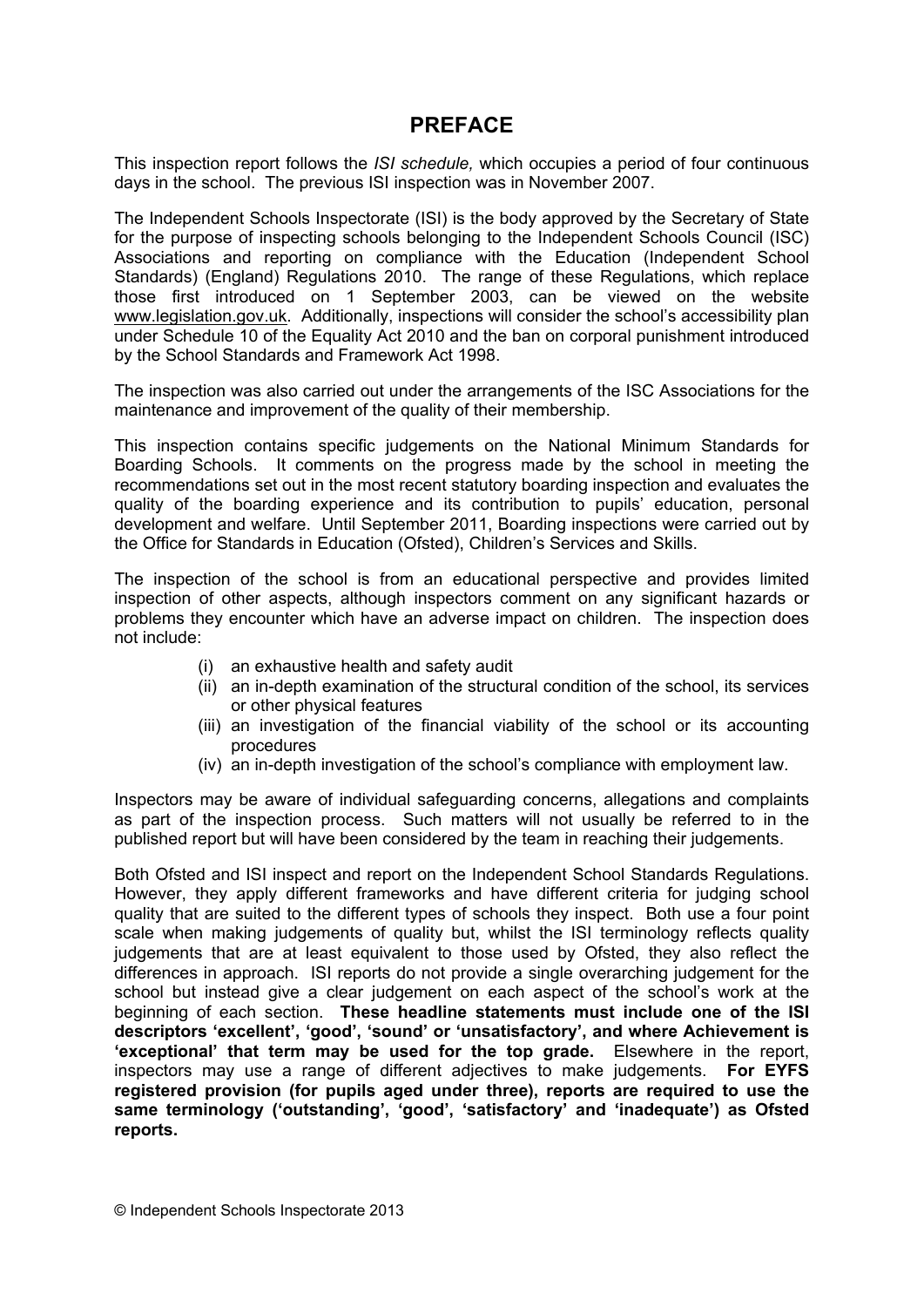# **INSPECTION EVIDENCE**

The inspectors observed lessons, conducted formal interviews with pupils and examined samples of pupils' work. They held discussions with senior members of staff and with the chair of trustees, observed a sample of the extra-curricular activities that occurred during the inspection period, and attended registration sessions and assemblies. Inspectors visited boarding houses and the facilities for sick or injured pupils. The responses of parents and pupils to pre-inspection questionnaires were analysed, and the inspectors examined regulatory documentation made available by the school.

#### **Inspectors**

| Reporting Inspector                                                       |
|---------------------------------------------------------------------------|
| Team Inspector (Head, HMC school)                                         |
| <b>Team Inspector</b><br>(Former Deputy Head, GSA school)                 |
| Team Inspector (Deputy Head, HMC school)                                  |
| <b>Team Inspector</b><br>(Vice-Principal, Society of Heads school)        |
| <b>Team Inspector</b><br>(Head of Senior School, Society of Heads school) |
| <b>Team Inspector</b><br>(Former Head of Sixth Form, GSA school)          |
| Team Inspector (Head, HMC school)                                         |
| Team Inspector (Head, ISA school)                                         |
| Team Inspector (Head, ISA school)                                         |
| Team Inspector<br>(Director of Digital Strategy, HMC school)              |
| <b>Team Inspector</b><br>(Head of Department, HMC school)                 |
| Co-ordinating Inspector for Boarding                                      |
| Team Inspector for Boarding<br>(Former Principal, GSA school)             |
| Team Inspector for Boarding<br>(Housemaster, HMC school)                  |
|                                                                           |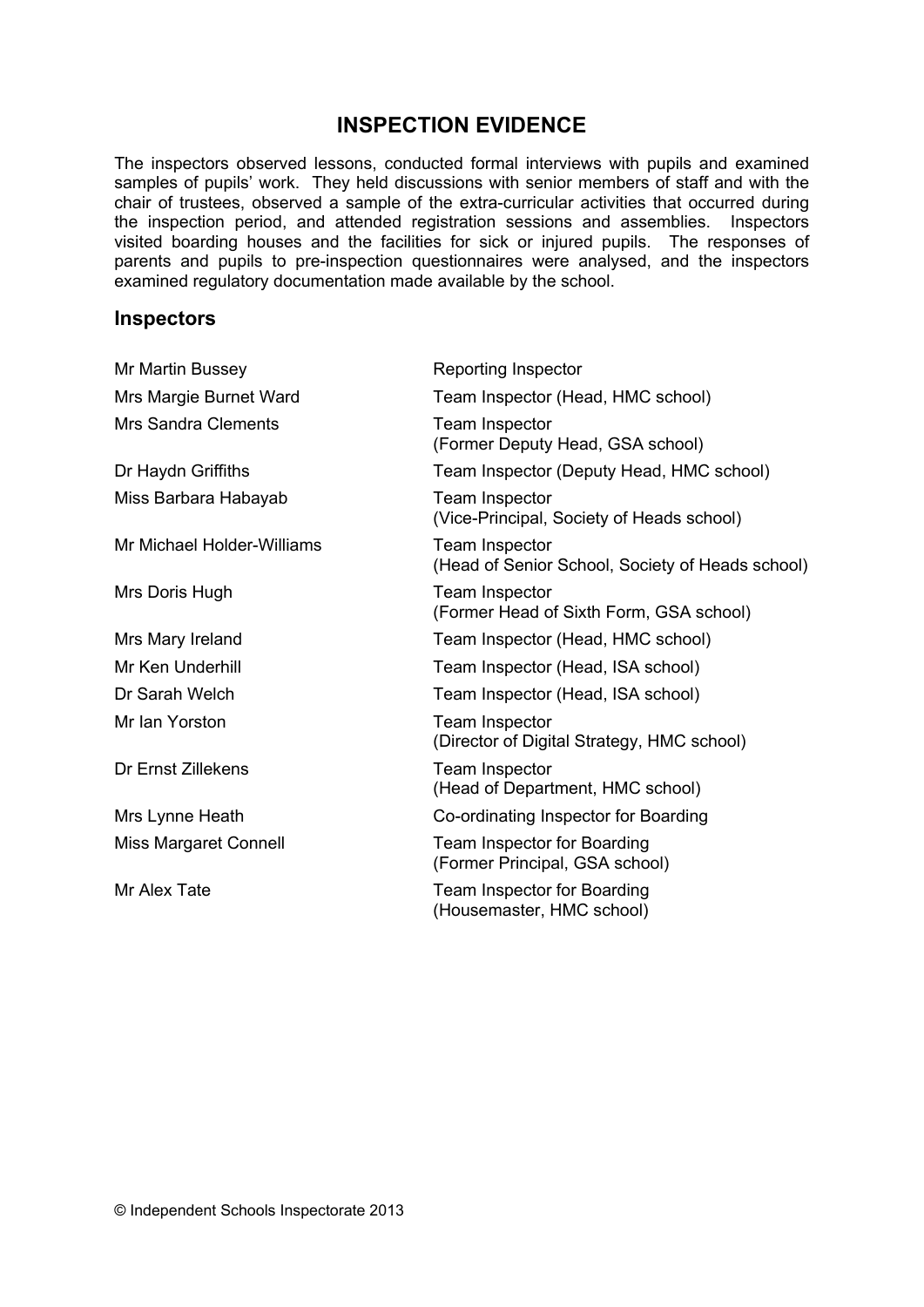# **CONTENTS**

| THE CHARACTERISTICS OF THE SCHOOL                                    | 1                                                                                                                                                          |
|----------------------------------------------------------------------|------------------------------------------------------------------------------------------------------------------------------------------------------------|
| THE SUCCESS OF THE SCHOOL                                            | 3                                                                                                                                                          |
| <b>Main findings</b>                                                 | 3                                                                                                                                                          |
| (b) Action points                                                    | 4                                                                                                                                                          |
| (i) Compliance with regulatory requirements                          | 4                                                                                                                                                          |
| (ii) Recommendation for further improvement                          | 4                                                                                                                                                          |
| THE QUALITY OF ACADEMIC AND OTHER ACHIEVEMENTS                       | 5                                                                                                                                                          |
| The quality of the pupils' achievements and learning                 | 5                                                                                                                                                          |
| community links of benefit to pupils)                                | 6                                                                                                                                                          |
| The contribution of teaching                                         | 8                                                                                                                                                          |
| THE QUALITY OF THE PUPILS' PERSONAL DEVELOPMENT                      | 9                                                                                                                                                          |
| The spiritual, moral, social and cultural development of the pupils  | 9                                                                                                                                                          |
| The contribution of arrangements for pastoral care                   | 10                                                                                                                                                         |
| The contribution of arrangements for welfare, health and safety      | 11                                                                                                                                                         |
| The quality of boarding                                              | 11                                                                                                                                                         |
| THE EFFECTIVENESS OF GOVERNANCE, LEADERSHIP AND<br><b>MANAGEMENT</b> | 14                                                                                                                                                         |
| The quality of governance                                            | 14                                                                                                                                                         |
| and guardians                                                        | 15                                                                                                                                                         |
|                                                                      | The contribution of curricular and extra-curricular provision (including<br>The quality of leadership and management, including links with parents, carers |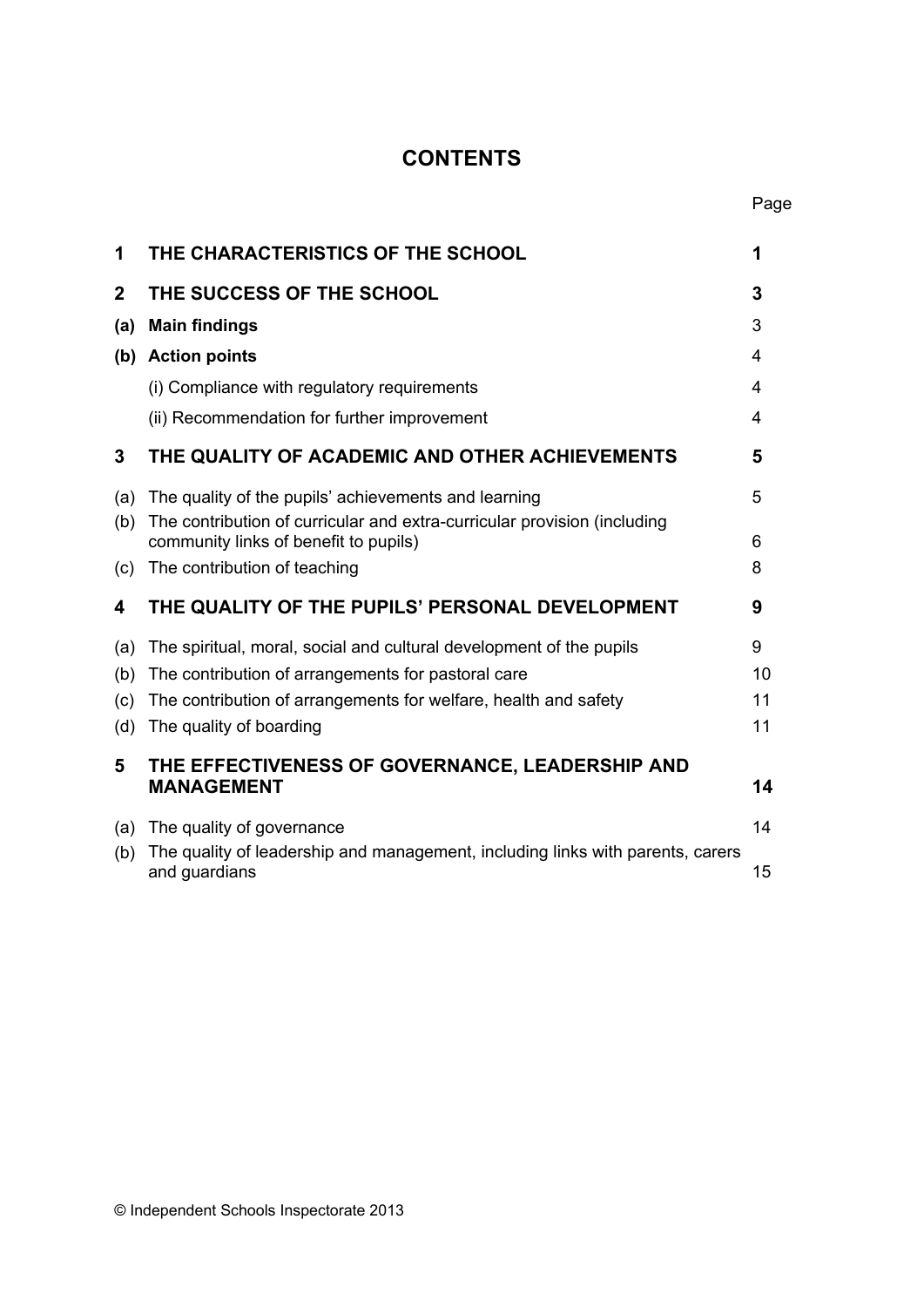# **1. THE CHARACTERISTICS OF THE SCHOOL**

- 1.1 Oakham School was founded in 1584. It is a co-educational day and boarding school for pupils aged 10 to 18. It occupies a range of buildings for teaching, sports and performance, ten boarding houses and six day houses, spread across Oakham, the county town of Rutland. Year 13 pupils belong to one of two houses that include both day pupils and boarders. The school is a charity that became incorporated in 2009, and is overseen by a board of trustees who include three ex-officio members and up to a maximum of eighteen co-opted trustees. Since the previous inspection the school has opened a design building, a new auditorium and a science building, and extended and updated facilities for sport and boys' boarding. The chair of the trustees was appointed in 2012 and the headmaster and bursar in 2009.
- 1.2 The school aims to promote a holistic education that provides a broad spectrum of opportunity to enable all pupils to find their niche and to develop their interests and talents, including the physical, cultural or creative. It seeks to create opportunities for innovation, teamwork and leadership, and to achieve the highest possible standards both inside and outside the classroom, enabling all pupils to fulfil their academic potential and cultivate a lifelong love of learning. It sets out to provide an education that prepares pupils to have the highest possible expectations of what they can achieve, and to give them the values and skills for life after school. The school seeks to offer all pupils compassionate and consistent pastoral support, and to value and respect individuals within a community based on a boarding ethos in which mutual respect takes the highest priority. It aims to encourage pupils to investigate and experience Christian and other faiths and to explore moral questions and the spiritual dimension of their lives.
- 1.3 At the time of the inspection there were 1065 pupils on roll, 576 of whom were boarders, either full or weekly ('day'), boarding for 2 or 3 nights each week. Years 12 and 13 are known as the Upper School, Years 9 to 11 as the Middle School and Years 6 to 8 as the Lower School. Other main points of entry are at the ages of 11, 13 and 16. Around 60 pupils in Year 12 are new to the school each year.
- 1.4 In Years 6 to 8 (the Lower School) the average ability on entry to the school is above the national average, with around a quarter of pupils of well above average ability. This remains broadly consistent in Year 9 when a significant number of pupils join the school. Pupils' abilities in the Upper School are slightly above the national average. Most day pupils come from a radius of 30 miles, and from a range of economic backgrounds. Boarders come from 37 different countries, and pupils from overseas comprise a tenth of the school roll. There are 125 pupils who have English as an additional language (EAL), of whom 31 receive support. No pupil has a statement of special educational needs. Of the 143 pupils who have been identified as having special educational needs and/or disabilities (SEND), 112 receive specialist help with their learning.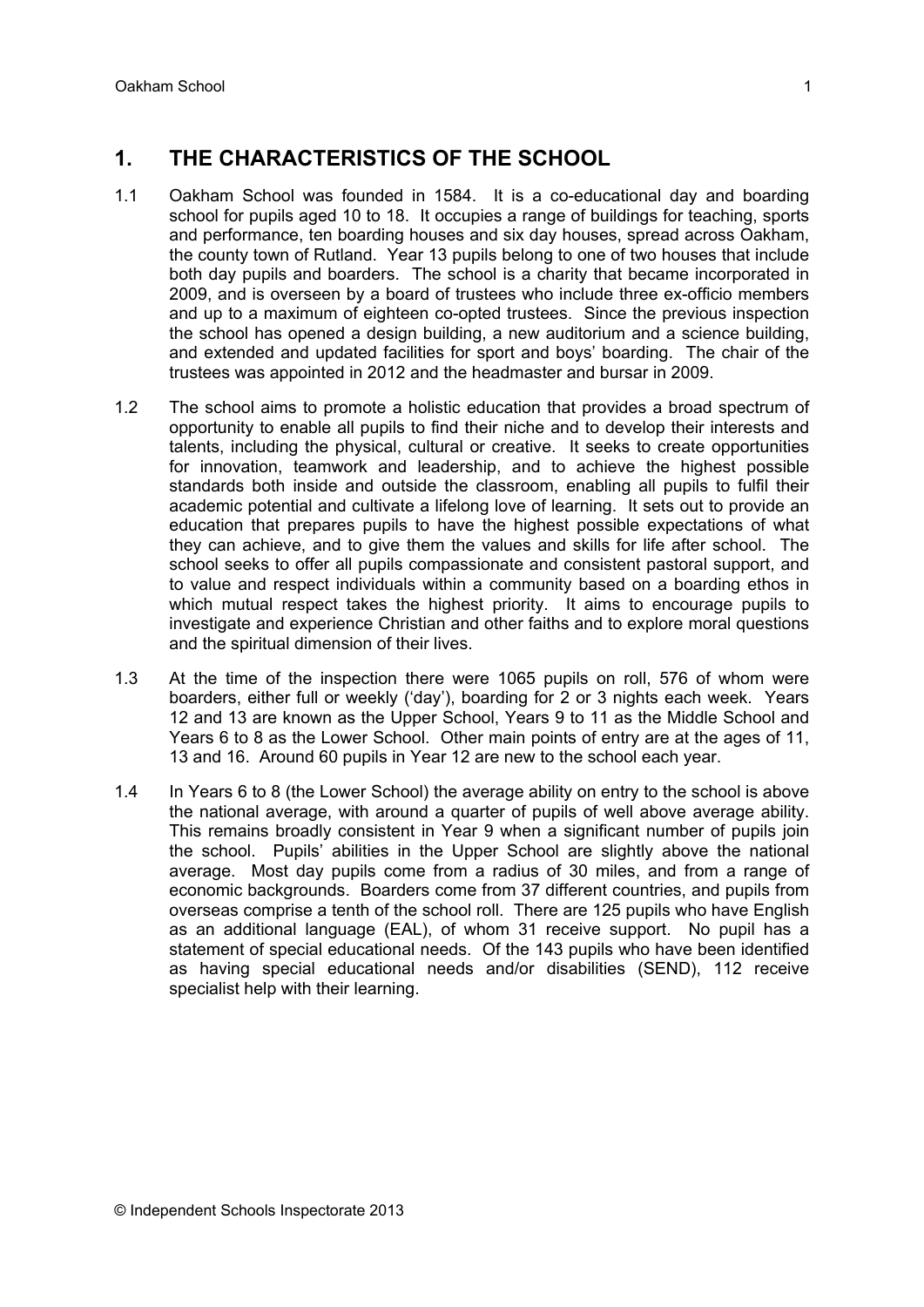1.5 National Curriculum (NC) nomenclature is used throughout this report to refer to year groups in the school. The year group nomenclature used by the school and its National Curriculum equivalence are shown in the following tables.

#### *Lower School*

| School     | NC name           |
|------------|-------------------|
| Lower 1    | Year 6            |
| $1st$ form | Year <sub>7</sub> |
| $2nd$ form | Tear 8            |

#### *Middle School*

| $3rd$ form           | Year 9  |
|----------------------|---------|
| 4 <sup>th</sup> form | Year 10 |
| $5th$ form           | Year 11 |

#### *Upper School*

| $\sim$<br>orm<br>$6^{\text{m}}$ to | Year 12 |
|------------------------------------|---------|
| רnn.<br>ีแเร                       | Ƴear 13 |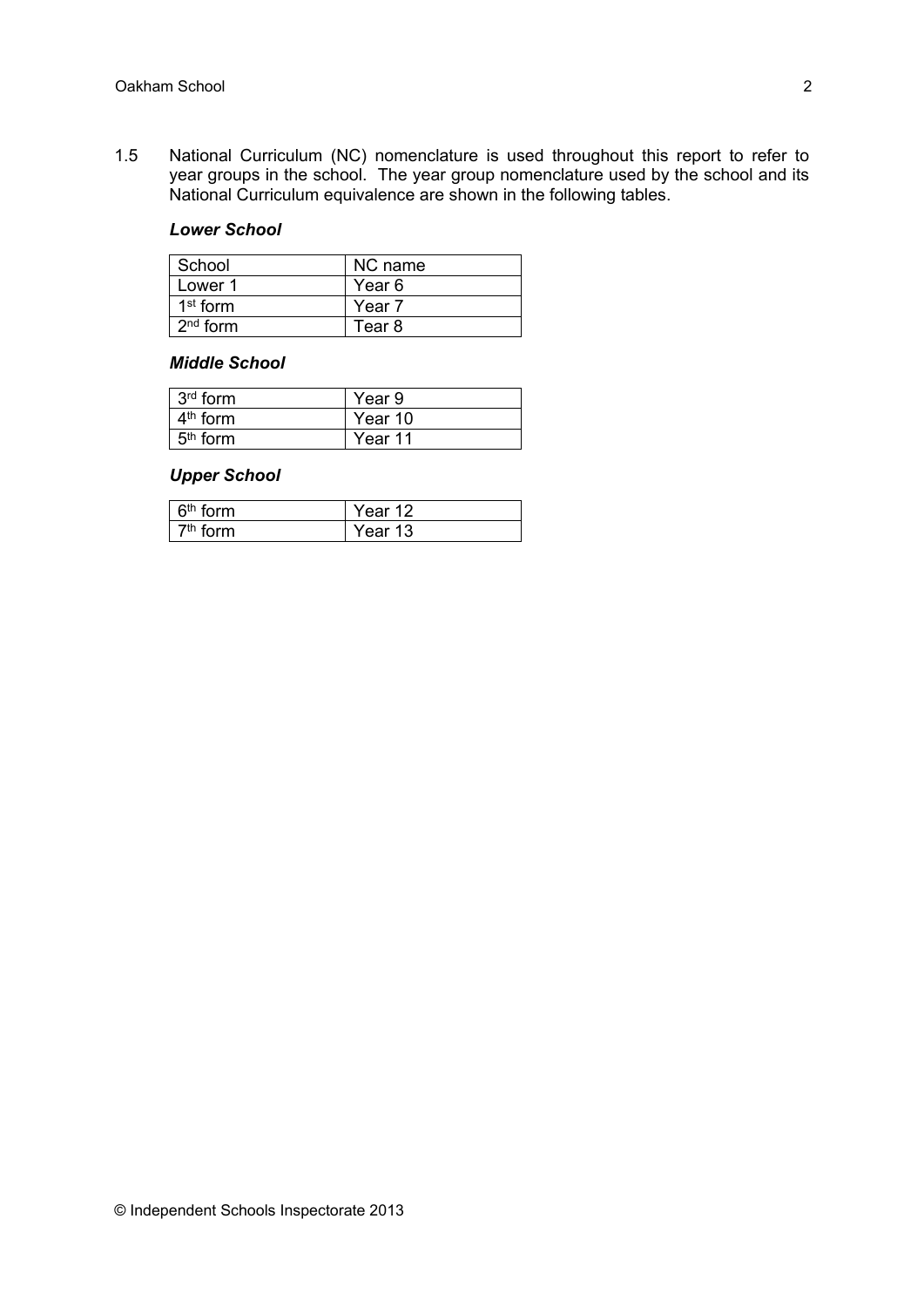# **2. THE SUCCESS OF THE SCHOOL**

### **2.(a) Main findings**

- 2.1 The pupils' achievements and learning are excellent. Good academic standards are attained, including by pupils with SEND, with EAL, and, when suitable levels of challenge are offered, by able, gifted and talented (A, G and T) pupils, although this is not consistently evident. Pupils in the Upper School attain excellent standards in many subjects and demonstrate highly developed learning skills. Pupils of all ages respond well to an excellent curriculum that stimulates development of all facets of their potential, and to good teaching. This results in good levels of progress, and high levels in the sixth form. Excellent achievement in activities is typified by national success in many sports by both individuals and teams, and by very high standards in creative and performing arts.
- 2.2 The pupils' spiritual, moral, social and cultural development is excellent. Pupils show very high levels of confidence and behaviour. Their sense of community as members of day and boarding houses, and of the school, is an outstanding feature of their development. Pupils show excellent moral and cultural awareness, the latter enhanced by the school's ethos of internationalism and the integration of the many nationalities represented in the school. The pupils are supported by excellent pastoral care and arrangements to ensure their safeguarding, welfare, health and safety. Those pupils who responded to pre-inspection questionnaires were highly positive about the school. A small minority expressed dissatisfaction with opportunities for the school to listen to and respond to their views. Inspection evidence, including from discussions with pupils, shows limited further support for this view. Good arrangements exist to communicate the decisions of the school council and related committees to pupils. The quality of boarding is excellent and contributes outstandingly to the boarders' personal development.
- 2.3 Excellent governance promotes the school's aims strongly and its support underpins the pupils' high level of achievement and personal development. Trustees ensure a high standard of human and material resources, and excellent building developments such as the science accommodation support the ambitious aims of the school. Trustees fulfil their responsibilities for oversight in those areas where they have legal responsibilities very securely. The school has made significant progress since the previous inspection and the recommendations of that inspection have been met. Leadership and management are excellent, characterised by strong planning and policy. The implementation of policy by academic middle leadership is good but not always consistent. Monitoring of the school's success is effective in many areas but the success of those pupils identified as A, G and T and the provision made for them is not consistently evaluated. The school's links with parents are excellent.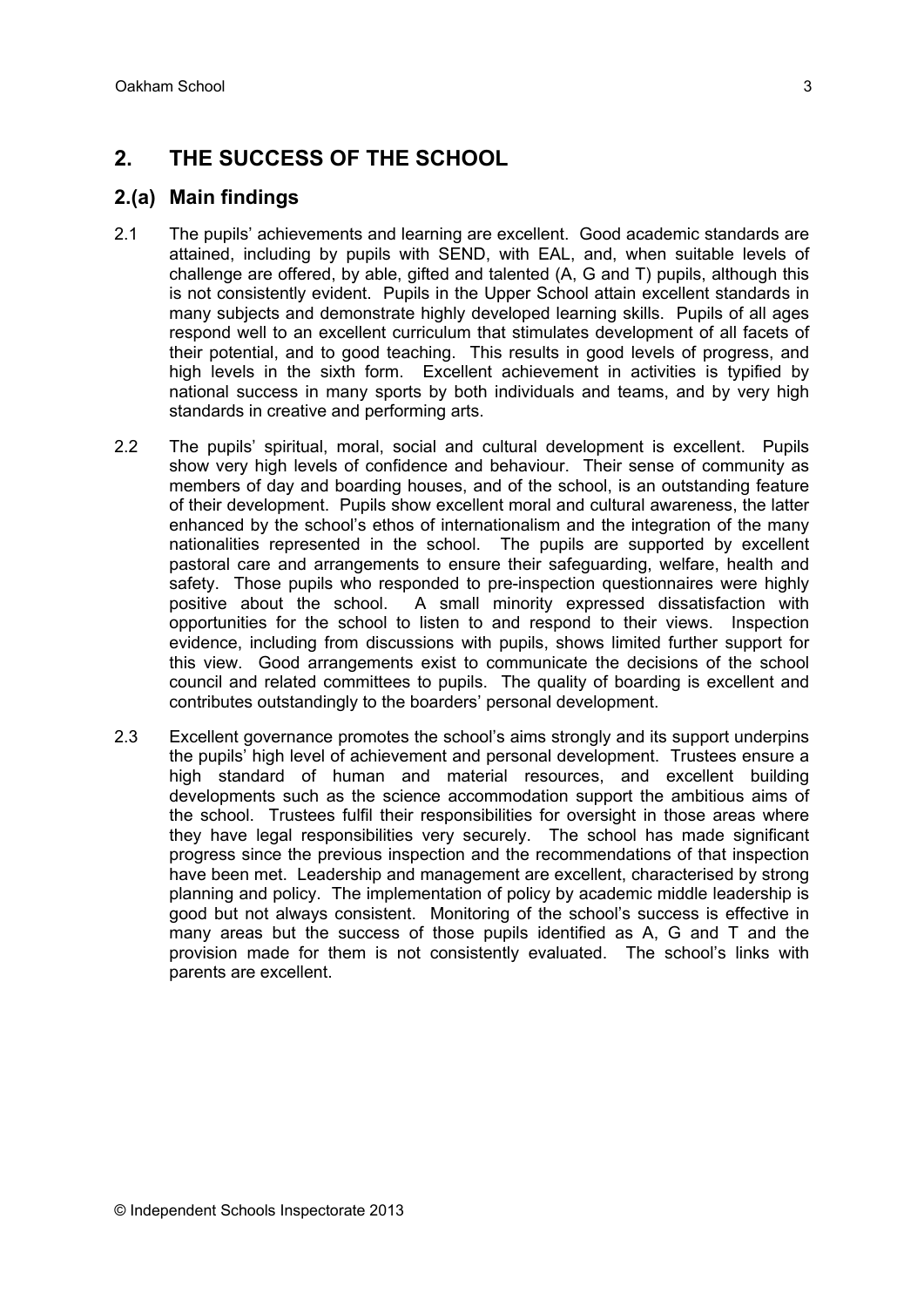# **2.(b) Action points**

#### **(i) Compliance with regulatory requirements**

- 2.4 The school meets all the requirements of the Independent School Standards Regulations 2010.
- 2.5 The school meets all the National Minimum Standards for Boarding Schools 2011.

#### **(ii) Recommendation for further improvement**

- 2.6 The school is advised to make the following improvement.
	- 1. Devise a more systematic approach to monitoring the achievements of A, G and T pupils and ensure that arrangements to support those pupils and those with SEND or EAL are consistently implemented in all subjects.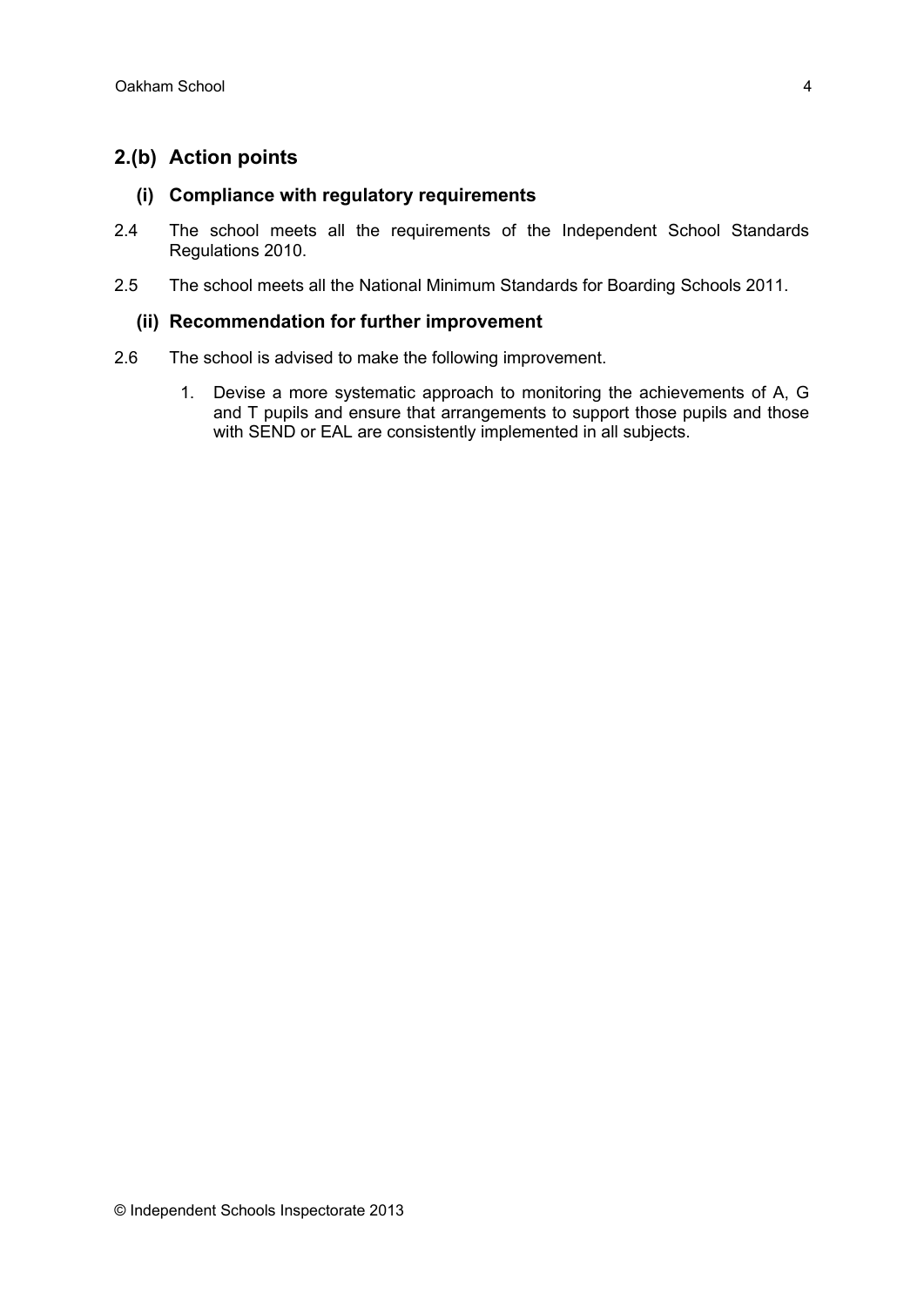# **3.(a) The quality of the pupils' achievements and learning**

- 3.1 The quality of the pupils' achievements and learning is excellent.
- 3.2 Pupils demonstrate good levels of knowledge, skills and understanding across all subject areas. All, including those in Year 6, respond consistently well to good teaching and an excellent curriculum that stimulates development of all facets of their potential. Pupils' mathematical skills and scientific understanding are good, and they demonstrate excellent practical skills. All pupils in a Middle School biology lesson successfully produced slides of animal cells and used a light microscope to observe them. The pupils' linguistic skills develop as they move through the school, to reach excellent standards in the Upper School. Understanding of the humanities is excellent. Pupils, including those with EAL, show good levels of articulacy in written and spoken English. Those pupils with SEND achieve consistently at levels commensurate with their peers, enabled by well-focused support in individual and group sessions outside lessons. Pupils who are A, G and T achieve well in extended essays and projects, particularly in the Upper School, and through engagement with the programme for scholars; they excel in developing their talents in creative subjects and sport. Younger A, G and T pupils show proportionately higher levels of achievement than their peers in their responses to work set, but evidence from lessons and these pupils' work shows limited opportunity for them to make rapid progress when they are not set work of extended or additional challenge.
- 3.3 Pupils' use of information and communication technology (ICT), including the accessing of online resources, is effective, an improvement since the previous inspection. Their work in art and design is exceptional, exemplified by the numerous life-form sculptures of excellent quality displayed throughout the school. Pupils demonstrate high level creative and performing skills in both drama and music; Lower School pupils rehearsed with confidence sections of a choral piece newly commissioned by the school. Excellent standards are attained in physical development.
- 3.4 Pupils reach high levels of achievement in activities. They are frequently members of national performing groups in music and theatre, and have won prizes in composition and choral competitions. They attain gold standard in exceptionally large numbers in The Duke of Edinburgh's Award (DofE) and regularly gain armed forces scholarships. The level of attainment in sports is excellent. Individuals participate nationally in sports such as hockey, rugby, polo and sailing at the highest levels. Teams achieve success in national competitions in hockey, athletics and cricket. In sailing the girls' team has won European championships in its age category and boys gained the bronze medal.
- 3.5 The following analysis uses the national data for the years 2010 to 2012. These are the most recent three years for which comparative statistics are currently available. Results at GCSE have been excellent in relation to the national average for pupils in maintained schools. They are similar to the average for pupils in maintained selective schools. Results in the International GCSE are higher than worldwide averages, and in double science results are higher than the UK average and in English literature similar to the UK average. Results at A level have been good in relation to the average for maintained schools and above the national average for maintained selective schools. Around 80% of grades have been awarded at grades A\* to B. This proportion rose to 85% in 2013. Results in the International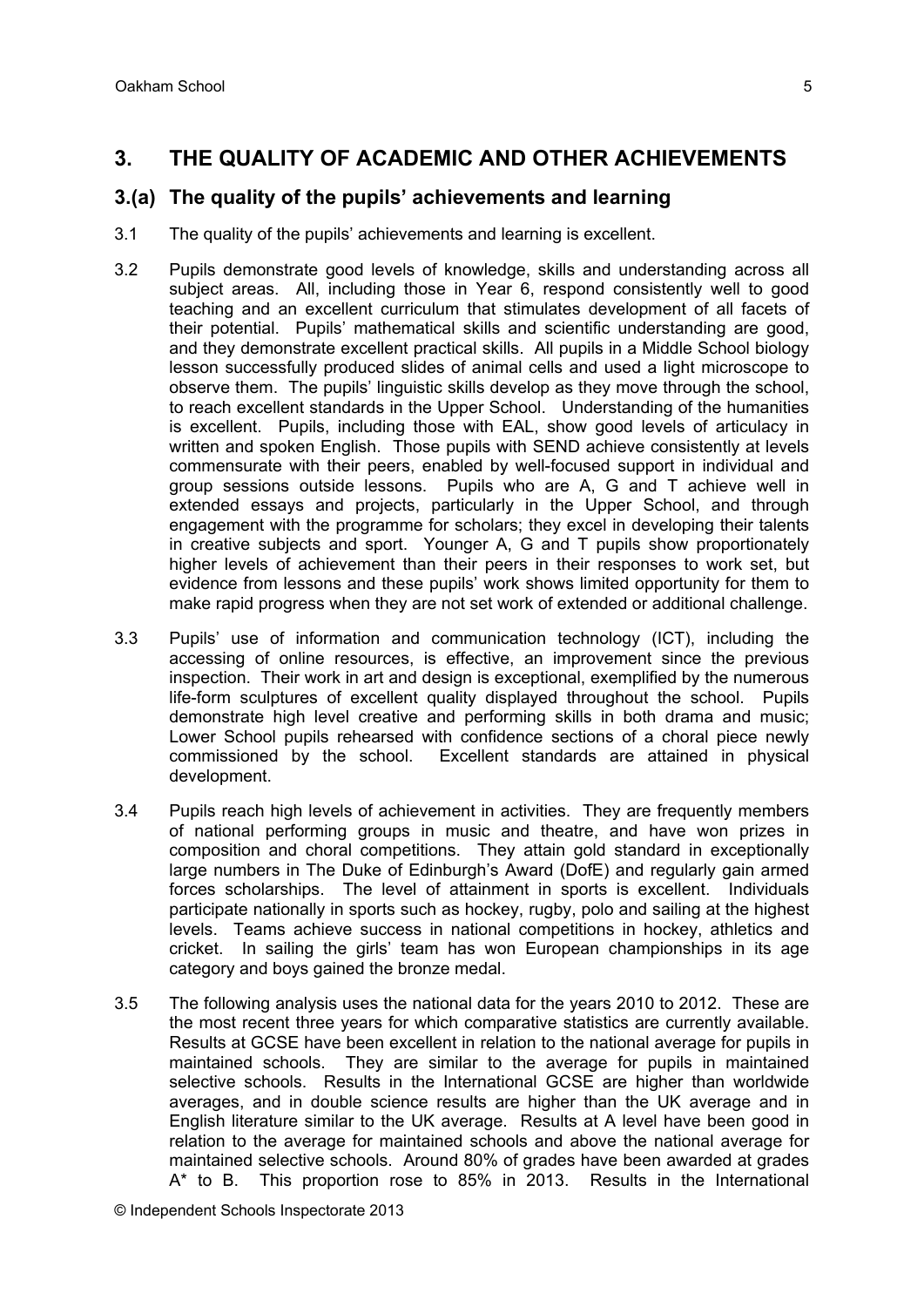Baccalaureate (IB) have been exceptional in relation to the worldwide average and above the UK average, a level maintained in 2013. These results, considered alongside the pupils' work and achievement in lessons, indicate that their progress to GCSE in relation to pupils of similar ability, including those with SEND or EAL, is good, and is high in the Upper School. Nearly all pupils proceed from Year 11 into the Upper School. Pupils consistently gain places at universities in the UK and elsewhere that have high entry requirements.

3.6 The work of many pupils demonstrates learning skills at high levels in many areas, such as co-operative working, including listening to others, making links, persevering, reflecting and thinking logically. A focus on independent research, with highly effective use of library resources, has resulted in significant progress in this aspect of learning, which meets the recommendation of the previous inspection. Younger pupils demonstrate less-developed learning skills at this early stage of the school year but the focus placed on these in literature, research skill sessions and teaching, allied to the pupils' desire to succeed, lays firm foundations for progress. Pupils in the Upper School are confident and focused in their learning; they explained their reasoning and debated ideas to excellent effect in theory of knowledge lessons.

#### **3.(b) The contribution of curricular and extra-curricular provision**

- 3.7 The contribution of curricular and extra-curricular provision is excellent.
- 3.8 Both these areas of provision support the aim of the school to promote a holistic education, resulting in a broad spectrum of opportunities for pupils. The curriculum effectively promotes the acquisition of good skills in literacy and numeracy for all pupils, and provides ample opportunity for them to participate in creative, aesthetic and physical activities, together with diverse choice in the extensive co-curricular programme.
- 3.9 The curriculum is continually under review. In Years 7 and 8 increased provision for the creative arts has resulted in excellent opportunities for pupils, and in Years 10 and 11, the addition of courses in creative digital media, computing and citizenship has extended an already wide range of optional subjects.
- 3.10 The curriculum in the Lower School is broad, balanced and challenging, and designed to give pupils a wide range of experience. In Year 6, pupils receive class teaching for most of their lessons, moving on to the main school site for specialist subjects such as sciences and the creative arts. German and Spanish are introduced in Year 8 and pupils are well prepared for the transition to the Middle School.
- 3.11 In Year 9 pupils opt for German or Spanish as a second language and experience a rotation of creative subjects, with flexibility to cater for different needs and strengths. At GCSE a broad basis is maintained, with good options to suit the individual. This prepares pupils well for the Upper School and produces confident learners. Pupils express their satisfaction with the subjects on offer.
- 3.12 The free choice between A levels and the IB in the Upper School is a distinctive feature of the school; it offers a wide range of subjects in both programmes. The school has developed a course in environmental systems, now adopted as part of the IB diploma.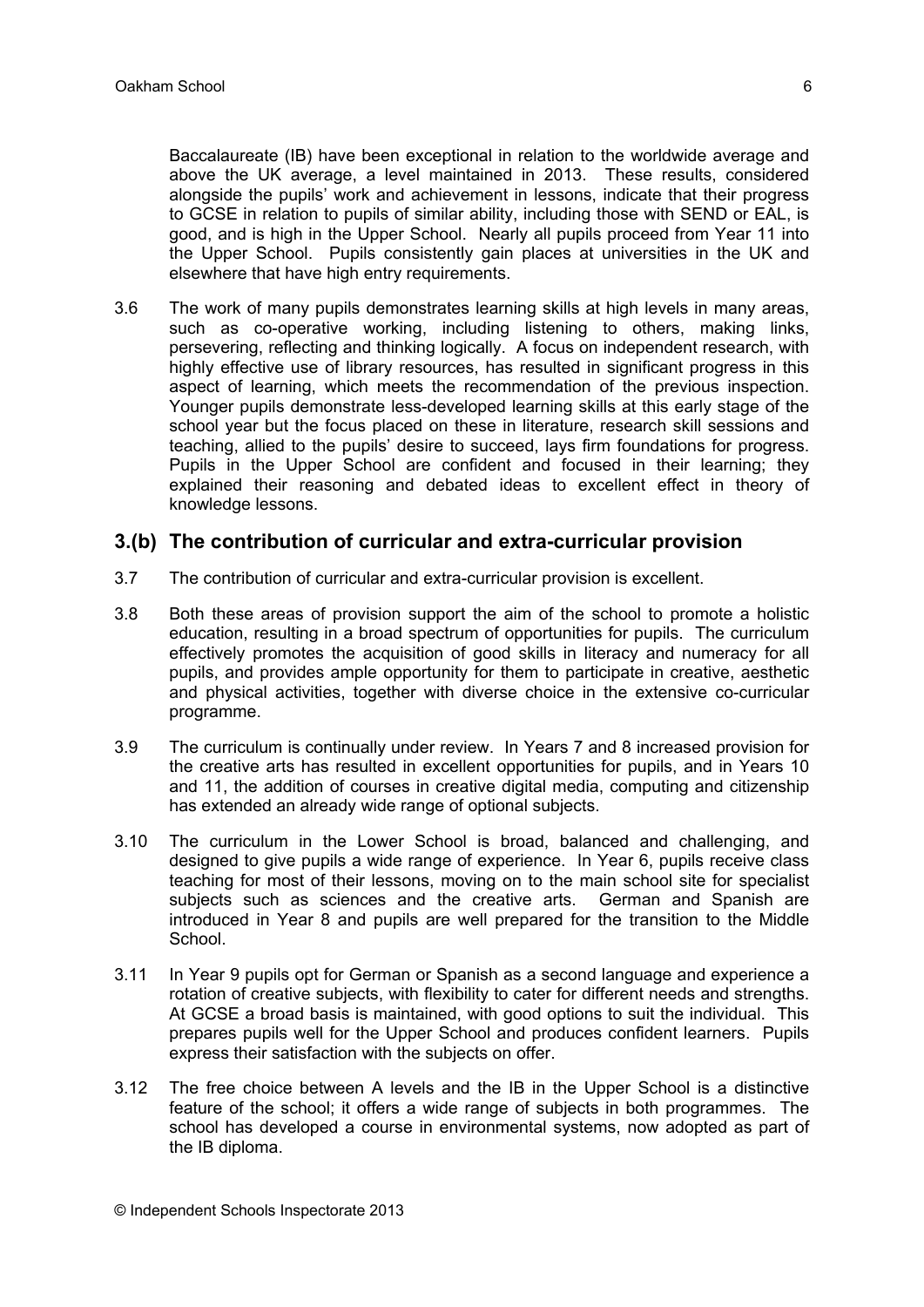- 3.13 Opportunities to extend study in academic areas suit A, G and T pupils very well and include projects in Years 9 to 11 in which pupils research independently, tackle problems in teams, and develop and improve communication and leadership skills. Year 6 pupils have enjoyed pond dipping at Rutland Water in science and brought back photographic images to process in ICT lessons. Departments run extracurricular clubs, such as the biology dissection club and the fun club in economics. A strong programme for scholars is allied to many trips with an academic focus. The school promotes the acquisition of good learning habits through activities in all year groups. A lecture for Year 13 pupils on adopting a 'growth mindset to study' provoked excellent discussion and interaction.
- 3.14 The school provides excellent systematic support for pupils with SEND or EAL. Each pupil with SEND has an individual education plan and appropriate support is organised outside and within the timetable. Information on each pupil's plan is provided clearly to staff. Pupils very much value the help they receive.
- 3.15 The careers and higher education department ensures high quality guidance and support for pupils and is currently being effectively re-developed. It is well resourced, providing access to up-to-date information on the school intranet and website, and through good quality handbooks. A group of knowledgeable advisors includes expertise on American universities. Work experience is organised for Year 11 pupils, but much is also arranged independently. Good guidance is given on option choices and Upper School courses. Encouragement and advice are given to individuals planning a Gap Year. Pupils said that they feel very well supported.
- 3.16 A highly effective, comprehensive personal, social and health education (PSHE) programme, enjoyed by the pupils, is taught by tutors, assisted by specialists for certain topics.
- 3.17 The outstanding co-curricular programme offers an exceptionally wide and diverse selection of clubs or activities, ranging from Model United Nations (MUN) and Latin American dance-based exercise to cake making, guided by experienced and enthusiastic staff. The many opportunities available in sport, creative arts and other recreational or adventurous activities contribute significantly to the pupils' personal development. Well over half the school plays in representative teams in any given week. Teamwork and leadership skills are developed in both the Combined Cadet Force (CCF), and the DofE, which offer challenges as far afield as Nepal and the Falkland Islands.
- 3.18 The voluntary action programme offers great scope for involvement within the wider community. Activities include fund raising for charities, prison visiting, assisting in local hospitals and with sailing activities for people with disabilities, and supporting elderly people. The Wednesday lunchtime concert in the parish church coincides with market day and attracts a large audience. The school promotes internationalism through the curriculum and links to the wider community, such as schools in Morocco, Kenya and India, and has attained the British Council International School Award.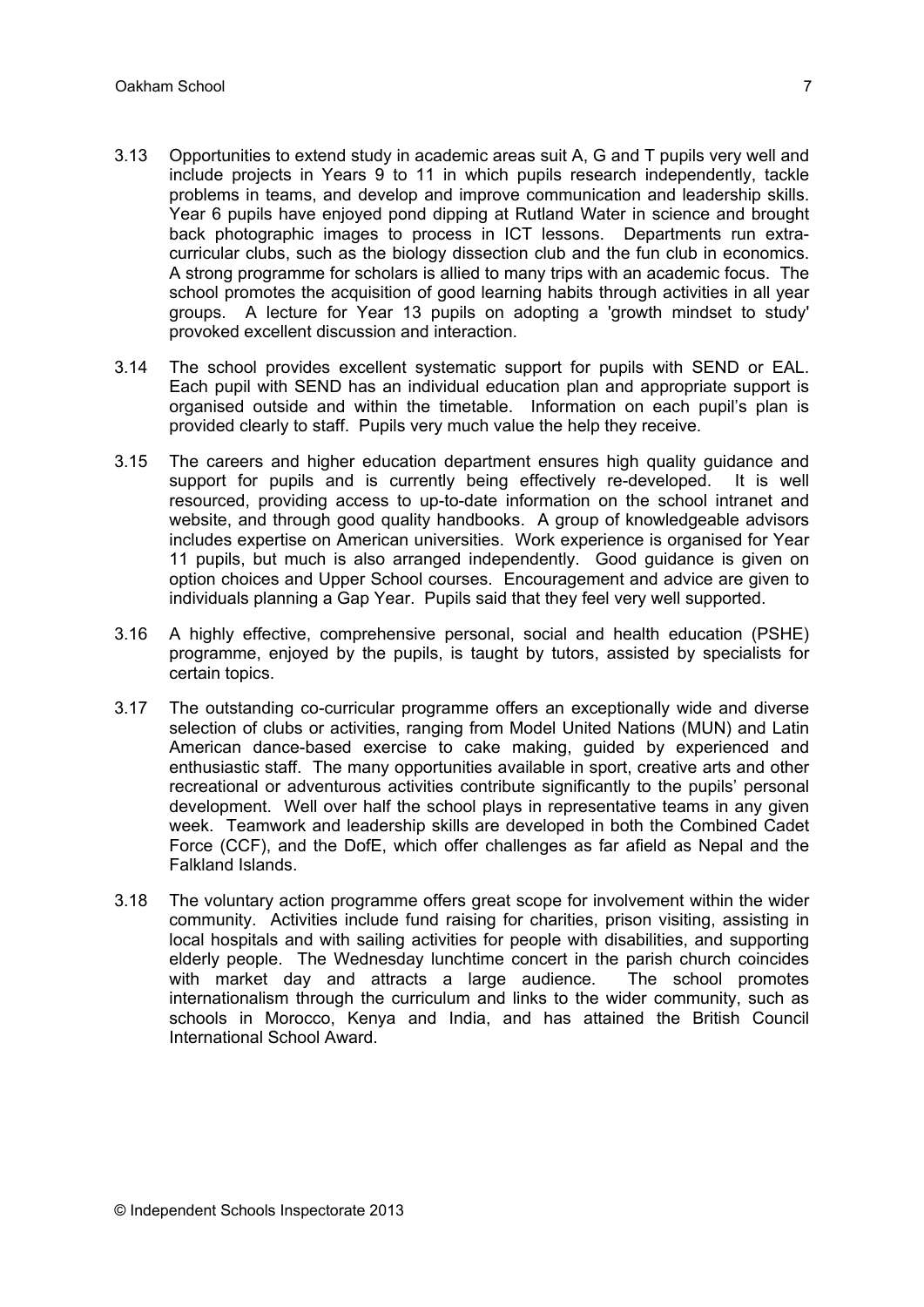# **3.(c) The contribution of teaching**

- 3.19 The contribution of teaching is good.
- 3.20 Teaching makes a positive contribution to the pupils' progress. It supports well the school's aim to provide the highest standard of teaching so that pupils fulfil their academic potential.
- 3.21 Teaching displays strong subject knowledge and lessons are planned carefully to stimulate learning, thus securing good progress, and excellent progress in the Upper School. The pupils say that they feel encouraged and supported by their teachers, and appreciate the individual support provided regularly out of lessons. Pupils can attend regular Tuesday and Thursday support sessions. Most lessons are well paced and resourced, with material prepared which engages and assists pupils, although a small amount of teaching that lacks these characteristics limits progress. The library is an excellent and well-used resource, providing wide-ranging opportunities for research. The pupils are encouraged to use ICT in their learning, including to research material for the IB extended essay. The most successful teaching challenges A, G and T pupils to go beyond the constraints of the syllabus and think critically, but this challenge is not consistent in all teaching.
- 3.22 Committed and highly skilled teaching for those with SEND or EAL uses a variety of appropriate resources to supplement work in class and gives pupils clear strategies and study techniques. This teaching is effective in providing targeted support for pupils, in both small group work and individual lessons. Specialist staff also provide regular training for subject teachers. Good examples of targeted teaching techniques and systematic support for pupils with SEND or EAL were seen in some subject teaching, but this is not consistent across all subject areas.
- 3.23 Pupils are encouraged to develop excellent learning habits and to work towards learning independently, with considerable success. This was seen in an engaging creative writing lesson in the Lower School where pupils made excellent use of a thesaurus. The cumulative impact of such teaching is clearly demonstrated in highly confident independent learning in the Upper School, enhanced by the school's distinctive and effective approach to the teaching of theory of knowledge.
- 3.24 Teaching is characterised by a warm and supportive learning environment; pupils show respect for the staff and their peers, value their learning and enjoy coming to class. Opportunities provided for pupils to work collaboratively benefit all pupils, including the more able and those with SEND. Care is taken to provide appropriate styles of teaching for pupils in Year 6, to which they respond well. Similar care is taken with teaching styles in Year 8 to ensure a smooth transition into the Middle School.
- 3.25 Work is regularly marked, with the best examples providing detailed feedback, such as well-focused reference to assessment objectives. However, the monitoring of the pupils' responses to comments given in marking, for example requiring them to extend or correct work, is limited in scope. A thorough assessment process for pupils in Year 11 and above uses data from standardised tests to set ambitious targets for each pupil. In the Middle School and Lower School, targets are set following discussion with pupils, who say that they feel encouraged and supported by this process.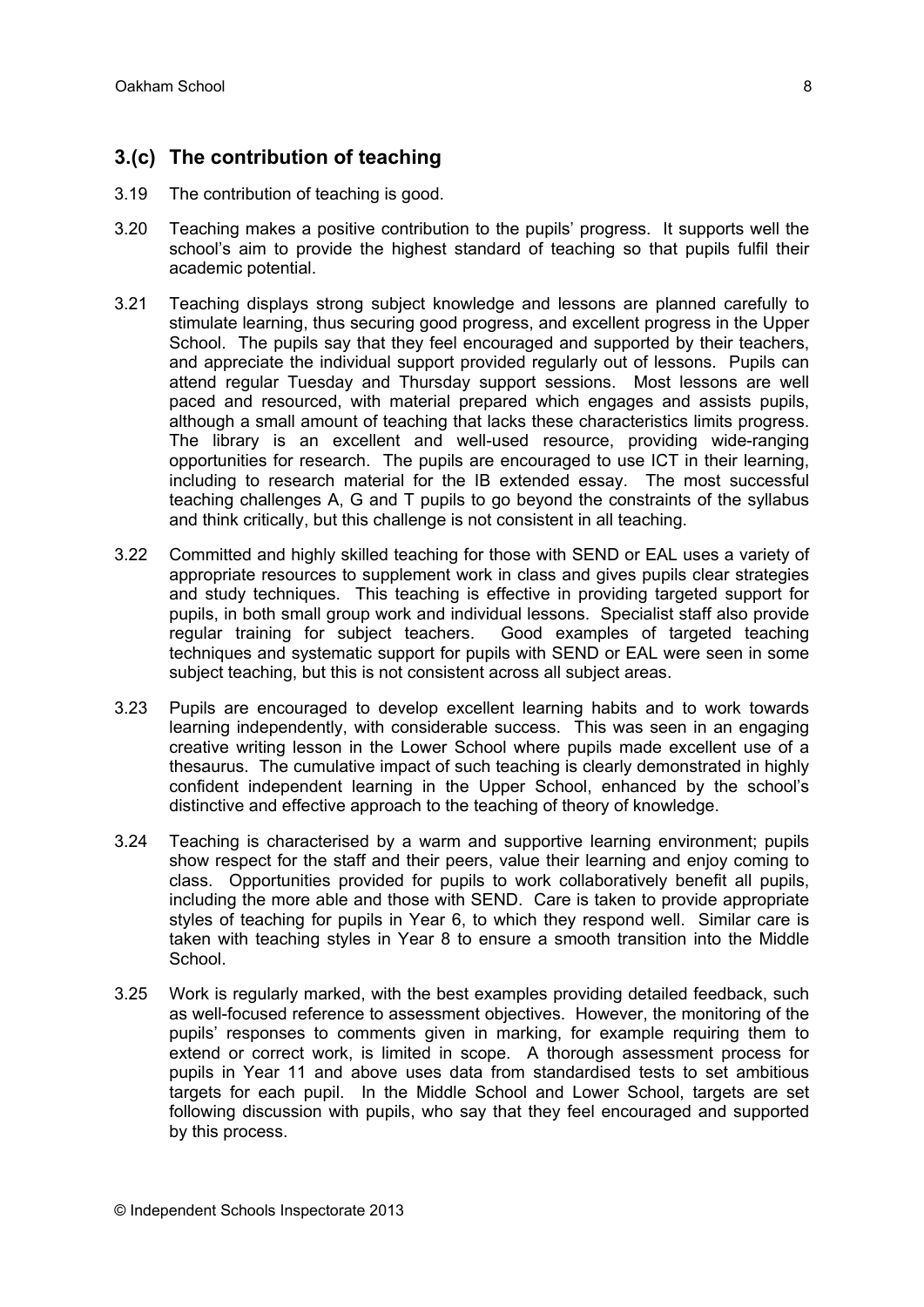# **4. THE QUALITY OF THE PUPILS' PERSONAL DEVELOPMENT**

#### **4.(a) The spiritual, moral, social and cultural development of the pupils**

- 4.1 The spiritual, moral, social and cultural development of pupils is excellent.
- 4.2 Pupils develop values and life skills that prepare them very well for the challenges of life, successfully fulfilling the school's aims. By the time they leave the school, pupils know themselves exceptionally well and demonstrate high levels of self-esteem and integrity.
- 4.3 The pupils' spiritual development is excellent. They take pride in their achievements and in representing the school at various events. The excellent range of creative activities in which pupils engage inspires strong reactions. Through a discrete spiritual achievement programme pupils explore the effect of their actions on others. Pupils of Christian and other faiths are enabled to become reflective and exhibit a strong sense of spirituality. A chapel presentation on the story of Joseph and the importance of family and loyalty, devised and presented by older pupils, stimulated full engagement by their peers, and ended with committed hymn singing. Jewish and Muslim pupils can conduct their own prayers. Boarders and day pupils appreciate opportunities for reflection in a busy day, such as house quiet times.
- 4.4 The pupils' excellent moral development is demonstrated in their clear understanding of the significance of agreed rules and of sanctions for inappropriate conduct. They appreciate and celebrate belonging to a large, unified community and respect each other's property and space. In and out of lessons, pupils respond at high levels to many opportunities to explore moral issues. Pupils studying for GCSE present balanced and insightful arguments in essays on issues such as aid to Africa. In house assemblies, pupils engaged in a discussion on the best way to raise money for a charity, and showed concern for equal access within the school for those with disabilities. Pupils demonstrate concern for those less fortunate than themselves through the voluntary action programme. They spoke enthusiastically about visits to senior citizens, prisoners and local schools.
- 4.5 Pupils develop outstanding social skills. They value relationships and treat each other and all staff with respect. Middle School pupils described how, when friendship issues arise, they set their own targets for resolving them. Pupils show exceptional maturity, confidence, articulacy and openness in general and in discussions. Beginning in the Lower School, they demonstrate impeccable behaviour towards visitors, accept responsibility readily and develop strong leadership skills. All Year 8 pupils have designated responsibilities, such as making announcements in assembly, which they do confidently. Older pupils develop these skills through the house system, membership of the school council and its committees, and in CCF and DofE activities. Year 13 prefects, the Decem, provide excellent role models for younger pupils. Pupils of different ages work together very effectively in creative activities and sports. Pupils view the PSHE scheme and individual personal development targets as effective means to improve. They develop a secure knowledge of British public institutions through the Year 9 citizenship programme, visits to the Houses of Parliament and participation in the MUN.
- 4.6 Pupils have a very good appreciation of and respect for their own and other cultures, stimulated by the school's international dimension. Presentations by pupils from a range of faiths about the impact of religion on their lives, together with tutorial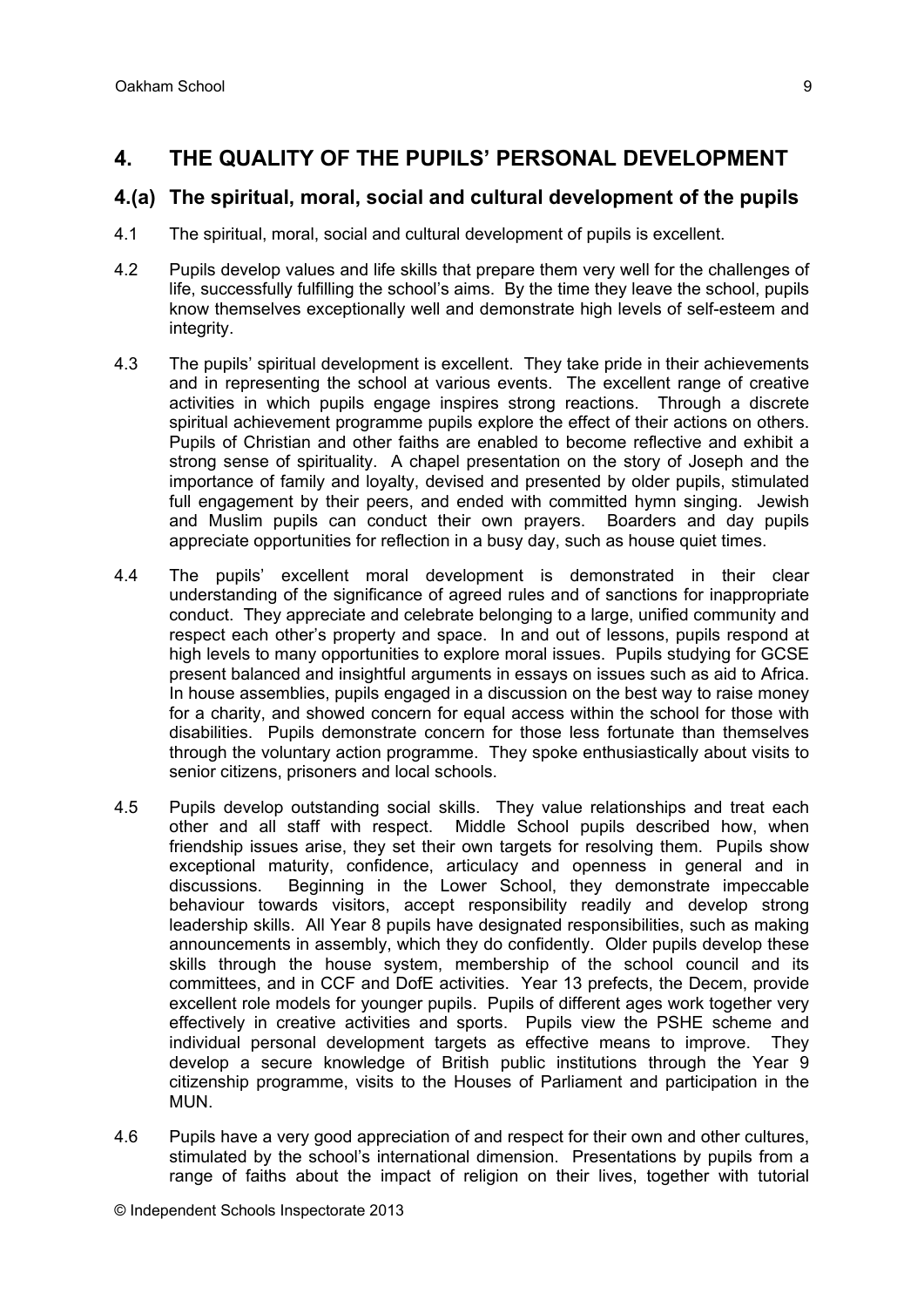programmes focused on integration with others, support the school's boarding ethos of mutual respect. As a result, pupils live in harmony within the culturally diverse school community. They particularly enjoy the opportunity to be taught by foreign nationals. Pupils experience other cultures and help with projects to improve infrastructures through visits to Kenya, Morocco and India. They develop strong awareness of Western European and other cultures, assimilating key elements into their work in drama, art and music with much success.

#### **4.(b) The contribution of arrangements for pastoral care**

- 4.7 The contribution of arrangements for pastoral care is excellent.
- 4.8 The pastoral system in the school, centred on the day and boarding houses, is organised to ensure consistent and compassionate care, meeting its stated aim with great success. Pastoral provision is generous in scope and of high quality. Comprehensive policies and procedures are implemented very successfully and monitored with care. Pastoral meetings held regularly amongst staff ensure that any concerns about pupils are dealt with quickly. Record keeping is efficient and matters of concern well documented. Pupils feel secure, happy and confident at school.
- 4.9 The high quality of relationships between the staff and pupils and amongst the pupils themselves is a strength of the school. The pupils are confident that they know who to turn to if they have any concerns. Small tutor groups allow staff to know their pupils well. The grouping of day and boarding pupils in Year 13 into one house for boys and one for girls focuses care on providing strong support for final examinations and excellent preparation for life after school. There is an easy exchange of views between staff and pupils at all ages. In response to preinspection questionnaires, a small minority of pupils expressed dissatisfaction with opportunities to give their opinions and the response these receive. Inspection evidence shows that pupils can communicate their views to the school council and a number of related committees. Discussion is reported on and published in minutes. In addition, matters raised are discussed by senior leaders, including through a weekly meeting with the chair of the school council.
- 4.10 Measures to promote good discipline and behaviour, including procedures to guard against harassment and bullying, are highly effective. Pupils recognise that when instances of bullying are reported they are dealt with quickly and effectively. Any incidents are recorded effectively and their nature monitored by senior leaders. An annual questionnaire to pupils about anti-bullying measures provides additional information. Pupils have a clear understanding of the school rewards and sanctions system and confirm that it is fair, although a few pupils feel that sanctions are not applied consistently. Inspection evidence shows that, in the few instances of more serious misbehaviour, procedures are operated fairly and sanctions are suitably recorded. The school is vigilant in the consistency with which staff apply lesser sanctions.
- 4.11 The school has a suitable plan to improve educational access for pupils with SEND.
- 4.12 The food provided is of a high standard and greatly enjoyed by pupils. Choice is generous and supports a healthy lifestyle. Healthy eating is covered well in PSHE and promoted in the dining hall. The extensive range of sporting activities offered, together with generous timetable provision for games, provides additional support for healthy living.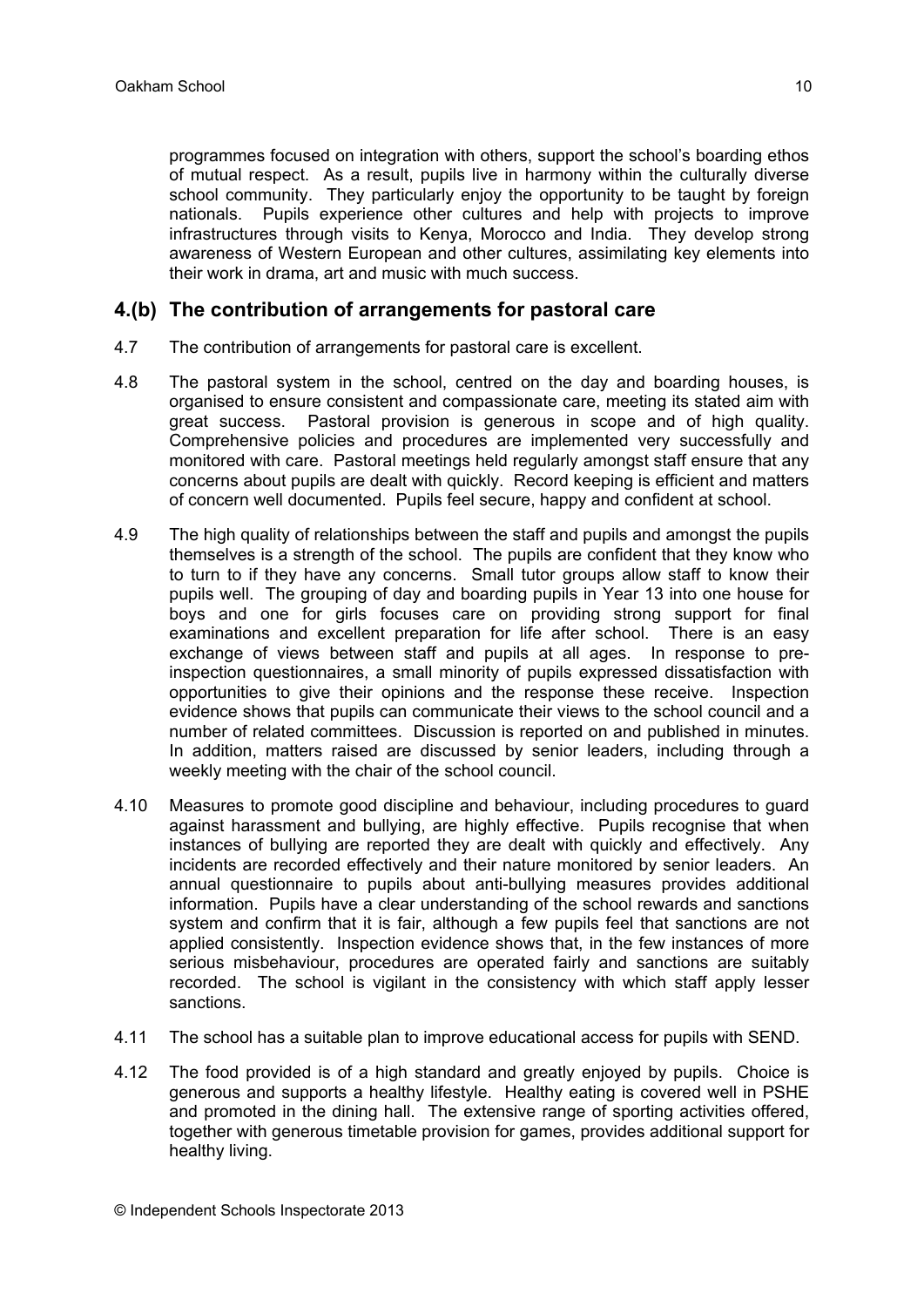# **4.(c) The contribution of arrangements for welfare, health and safety**

- 4.13 The contribution of arrangements for welfare, health and safety is excellent.
- 4.14 The school has secure and well-implemented arrangements to safeguard the pupils' welfare. Designated staff receive regular child protection and inter-agency training. Child protection training for all other staff is similarly effective. Induction for new staff is prompt and well focused, and good arrangements exist to ensure that temporary staff and volunteers are made aware of the procedures. Effective working relationships are maintained with national and local agencies, and advice is sought promptly and appropriately, and followed.
- 4.15 Registration of all pupils is undertaken carefully and any unexpected absence of day pupils from school is followed up quickly by office staff. The school maintains a suitable admission register electronically, which is backed up and stored appropriately.
- 4.16 Arrangements to ensure the pupils' health and safety are strong. The nature of the school's site, integrated into the town, is understood well and associated risks are assessed and regularly reviewed. Day pupils who feel unwell receive the same excellent care as boarders, in the medical centre. A well-structured first-aid policy includes good provision for particular areas of the school's activities, such as sport. Due care is taken to ensure the health and safety of those with particular SEND.
- 4.17 Measures to prevent risks of fire and other hazards are very efficient. Regular drills are held and equipment checked appropriately. Assessments of risk are effective and wide ranging throughout the school. Health and safety measures are regularly monitored and any necessary adjustments are made promptly.

### **4.(d) The quality of boarding**

- 4.18 The quality of boarding is excellent.
- 4.19 The school's aims are well supported by high quality provision, which results in the excellent personal development of the boarders.
- 4.20 Boarders are happy, confident and articulate, and enjoy being part of their community. A strong sense of school and house loyalty is immediately apparent and pupils have very high standards of behaviour. Relationships within the houses are harmonious; a team of dedicated and supportive house staff works hard to ensure that every boarder's experience is positive and happy. Senior leaders in the school act as tutors in houses, which promotes a cohesive boarding experience. Taster weekends and a comprehensive induction programme ensure that all new boarders settle quickly and soon feel at home, and cultural differences are appreciated and respected. House staff collaborate with teaching staff to ensure that the needs of pupils with EAL or SEND and of those who are A, G and T are well met. House prefect roles in the Lower School and Middle School allow younger boarders to cultivate leadership skills. Senior boarders have the opportunity to take on greater responsibility as members of the Decem, preparing them for life in the wider world. Boarders are encouraged to express their views and receive feedback through various councils and committees. However, many prefer to take advantage of the frequent opportunities they have to speak directly to house prefects or staff. In interviews boarders were enthusiastic about all aspects of their boarding life and showed true appreciation of the care and help they receive. Sanctions are sensitively applied and monitored by senior staff.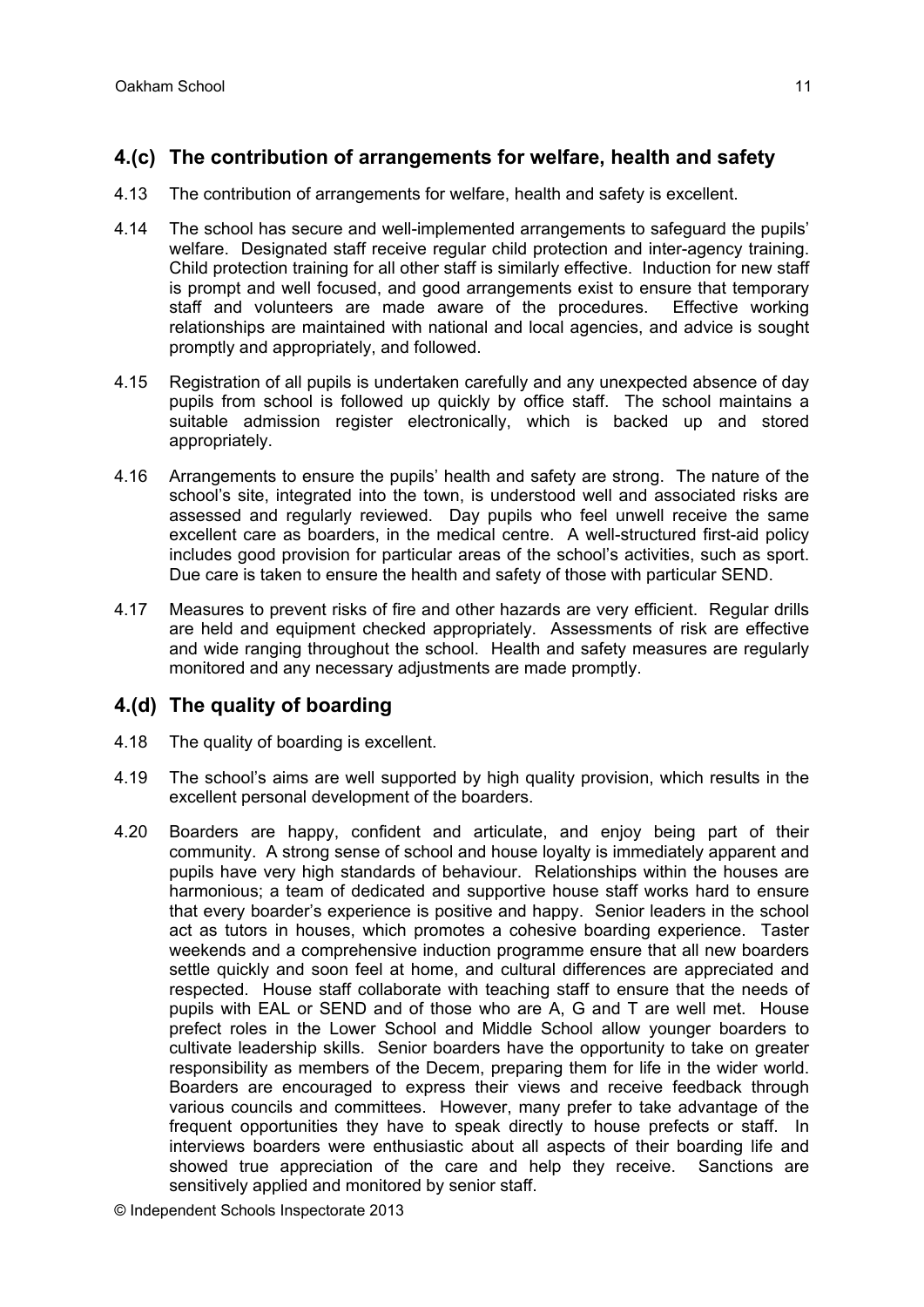- 4.21 Catering is of exceptionally high quality, and in questionnaire responses and interviews boarders expressed almost unanimous satisfaction with the provision of food. This view was supported by inspection findings. A four-weekly rota of menus, with an emphasis on healthy eating, provides excellent choices of nutritious and freshly prepared food, most of which is locally sourced. Individual dietary needs are carefully and sensitively catered for. Portions are appropriate and the catering staff are eager to adapt menus to satisfy the boarders' preferences. Themed menus offer additional variety. A few boarders expressed dissatisfaction with the provision of snacks and drinking water. Investigation showed that snacks are regularly available and all water in houses is potable.
- 4.22 The medical centre is run by a team of well-qualified and friendly nursing staff. The centre is spacious and exceptionally well equipped, providing bright and comfortable separate accommodation for boys and girls. There is a daily doctor's surgery and nurses are available at all times. The school also offers the services of a wellqualified counsellor. Medication is suitably stored, and an efficient electronic recording system ensures that vital information is recorded and shared between the medical centre and a boarder's house. A very high proportion of school staff, including support staff, has had first-aid training, including some defibrillator training. Boarders speak highly of the efficient laundry service.
- 4.23 The school has outstanding sports facilities that promote the health and fitness of boarders. In addition, a wide-ranging programme of extra-curricular activities fosters pupils' physical, spiritual and intellectual development. In questionnaire responses a few boarders commented negatively on the balance of free time available. Evidence shows that staff's monitoring of boarders' participation in activities works to ensure boarders achieve a healthy balance between work and play, particularly in examination years. Weekend trips and activities are arranged for younger boarders. Suitable access is given to the facilities of the town, in addition to the welcoming school shop.
- 4.24 Boarders are accommodated in ten boarding houses, five for boys and five for girls. The two houses for younger boarders provide high quality accommodation; furnishings are bright and cheerful, and dormitories are spacious and airy. A joint common room with a large balcony allows boys and girls to socialise together. The six Middle School houses and the two houses for Year 13 pupils are well furnished and designed. A rolling programme of refurbishment and maintenance ensures that good standards are maintained throughout all the boarding houses. All houses have excellent common rooms, kitchen and games facilities. Boarders respect one another's privacy, which is supported by quiet spaces in each house, and confirm that their belongings are secure. Bathroom facilities are very good.
- 4.25 Boarders are able to keep in contact with their families through email, landline and mobile telephone, and video links. Boarding staff maintain good links with parents through email and telephone contact, as well as through visits.
- 4.26 Excellent arrangements for the boarders' welfare, health and safety are a key element of boarding provision. All staff and prefects receive an induction in safeguarding. Strong measures are taken to promote the health and safety of boarders. Contractors and visitors in houses are always accompanied. Any adults and children over the age of 16 living in boarding accommodation who are not employed by the school have all necessary checks. Fire drills take place at least once each term, including at night. Policies and procedures for countering bullying are clear, and are understood by the boarders, who reported that any incidents are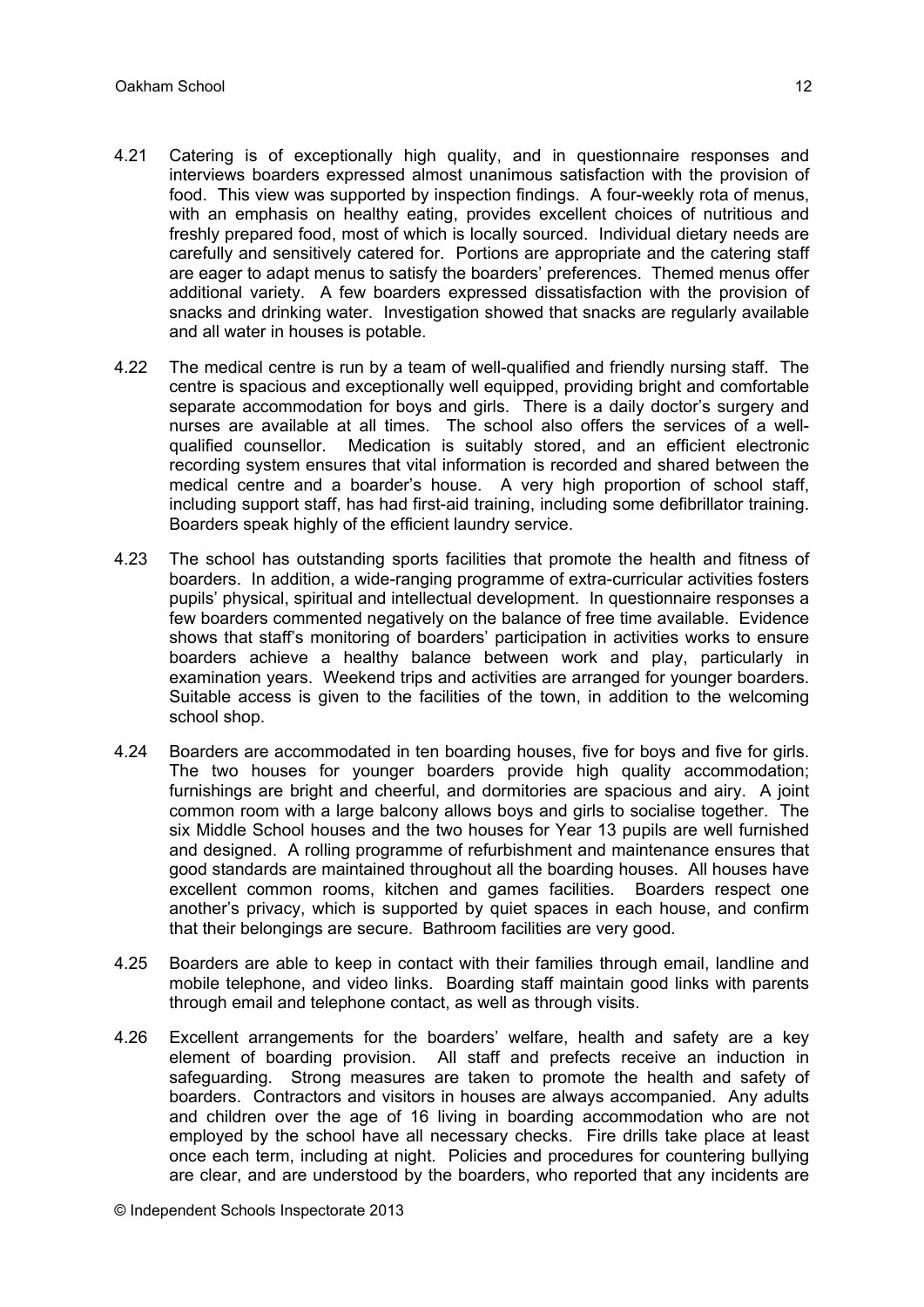swiftly and effectively countered. Staff register the boarders' attendance at least three times each day, and books for signing in and out are carefully monitored.

- 4.27 Houses are well staffed: at least two members of staff sleep in the house at night in suitably separate accommodation. Boarders are aware of the procedure for contacting a member of staff in the night when necessary. Leadership and management of boarding are excellent. Strong policies and procedures are thoroughly implemented, regularly reviewed and updated. Staff demonstrate a true commitment to the school's aims, actively promoting its boarding ethos of mutual respect and social harmony, which is echoed by the pupils. There is a genuine sense of loyalty shown by staff; they are proud of the boarding provision and readily go beyond the boundaries of job descriptions to support the boarders in their care. Staff are experienced and well qualified. New staff, including any Gap Year assistants, benefit from the comprehensive induction programme. Regular boarding staff meetings give opportunities for the sharing of good practice. All boarding staff have regular and detailed appraisals to review and develop their expertise. The school is generous in funding training courses for staff to ensure that the needs of boarders are well met. Parents' responses to questionnaires showed a very high level of satisfaction with all aspects of boarding; this was supported by the boarders' responses. Parents feel that boarding is well organised, managed effectively, and promotes their children's progress and development. Inspection evidence endorses these views.
- 4.28 All the requirements of the previous Ofsted boarding welfare inspection have been met.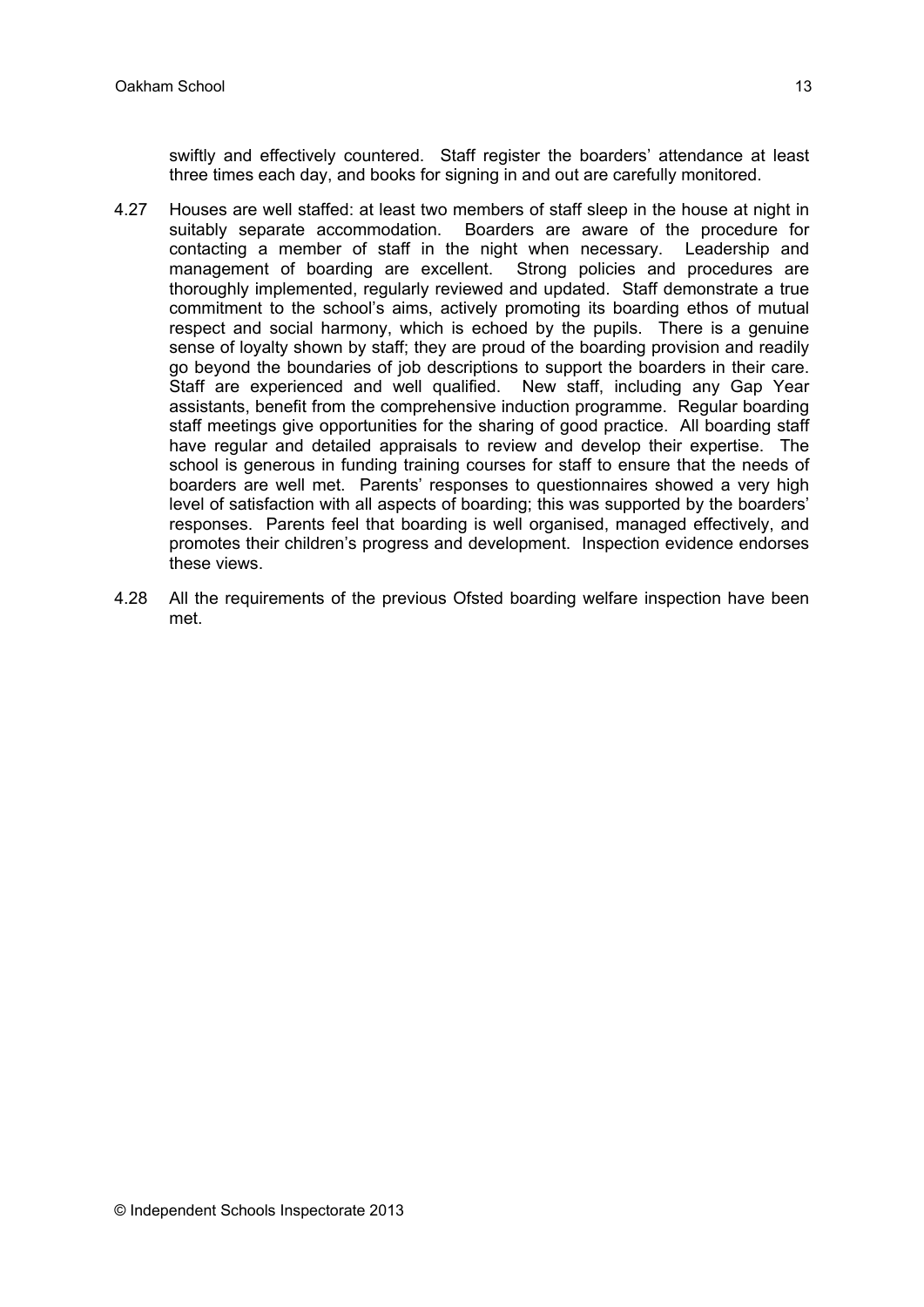# **5. THE EFFECTIVENESS OF GOVERNANCE, LEADERSHIP AND MANAGEMENT**

#### **5.(a) The quality of governance**

- 5.1 The quality of governance is excellent.
- 5.2 Governance embraces the school's ethos of a holistic education whole-heartedly, and promotes it through substantial provision of financial resources and diligent care for accommodation across the large school site. It enables the successful fulfilment of the school's ambitious vision to enable all pupils to find their niche, and supports its aim to achieve the highest possible standards inside and outside the classroom, through highly effective governance structures. These maintain the pupils' excellent achievement and personal development. Trustees view the school's work as an integrated whole and provide commensurate support for boarding. All, including those who are members ex officio, demonstrate strong commitment to the school. They are given careful induction and a good number take up the opportunities for training on offer. Good use is made of the trustees' individual skills and expertise, and trustees identify areas that would benefit from additional input of skills through on-going review. Regular presentations to trustees by senior leaders, including those with responsibility for the pupils' welfare, health and safety, provide the full governing body with high quality information about the school's activities and about current educational issues, such as e-safety. Trustees visit the school, including a comprehensive termly visit to boarding houses.
- 5.3 Enterprising and careful financial management has enabled the school to secure funding for regular capital projects, such as the high quality auditorium and science building and to be able to plan securely for future development. Trustees support the school's realisation of key objectives, as expressed in the well-informed strategic development plan. The school's success is viewed as a starting point for further improvement and trustees provide well-focused challenge, for example in educational areas such as standards and the school's monitoring of A, G and T pupils. Arguments about possible future paths are weighed up thoughtfully and realistically. Trustees provide strong oversight of those areas where they have legal responsibilities. They review welfare, staff recruitment, and health and safety arrangements regularly, including an annual review of safeguarding measures by all trustees, which is minuted in detail and includes discussion with designated staff.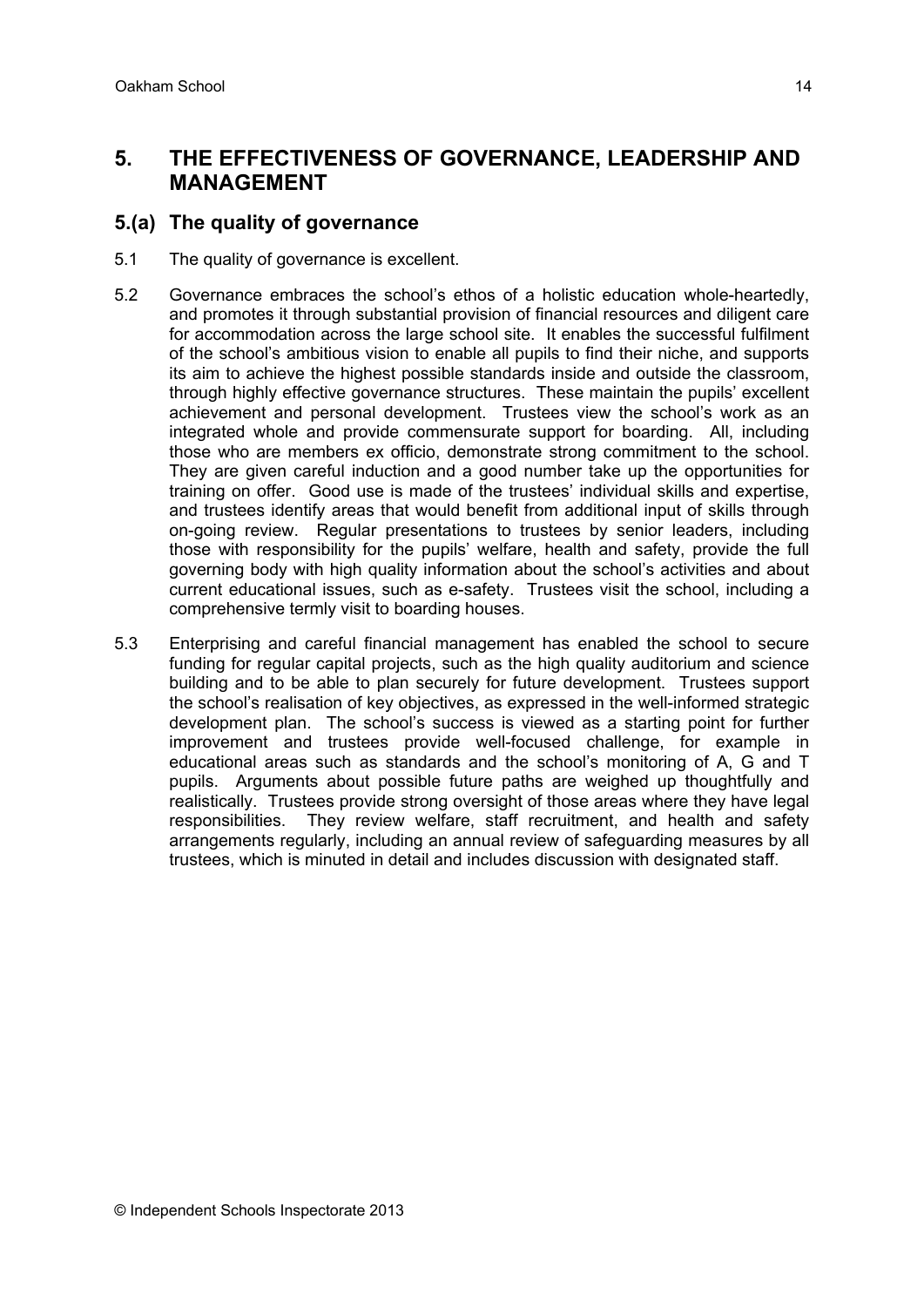### **5.(b) The quality of leadership and management, including links with parents, carers and guardians**

- 5.4 The quality of leadership and management is excellent.
- 5.5 Strong leadership and management ensure that the school's appropriately ambitious aims are met with success in many areas, particularly in offering all pupils compassionate and consistent pastoral support and in preparing them to have the highest possible expectations of what they can achieve. Significant progress has been made since the previous inspection in enabling all pupils to fulfil their academic potential. The programme and strategies to cultivate in pupils a lifelong love of learning have developed their learning skills effectively, particularly so in the Upper School, and recent appointments made and measures taken provide a good foundation for further progress. These successes result in the pupils' excellent personal development and achievement.
- 5.6 The school evaluates the success of its educational and pastoral provision with care and a clear focus. Resultant planning and policy are strong, additionally informed by the views of parents, staff and pupils, and are implemented highly efficiently by senior leaders. Recent revisions to the senior leadership structure have provided a visible academic focus and effectively drawn lines of responsibility; similar clarity exists with regard to the roles of middle leaders, meeting the recommendation of the previous inspection report. Further implementation of policy by middle leaders is highly effective in boarding, the pastoral care of all pupils, finance, and in the areas of welfare, health and safety. Effective budgeting ensures that all areas of school life receive a high standard of human and material resources. Within the curriculum, implementation is good, but a few inconsistencies remain, such as in the provision of suitably challenging work for more able pupils in some areas and consistent support in subject teaching for those with SEND or EAL. The monitoring of policy implementation is generally robust but is not as systematic in oversight of the successful provision for pupils with A, G and T, as in most areas of the school. As a result, the achievements of these pupils and the provision made for them are not consistently evaluated.
- 5.7 The school appoints staff of high quality, both teaching and non-teaching. Schemes for biennial appraisal and linked professional development are clear and comprehensive. They are kept under continual review. External appraisal provides independent assessment for senior leaders. The recently instituted academic committees allow middle leaders to contribute to decision making and strategic academic planning more systematically. Induction of new staff is thorough and includes clear guidance on relationships between staff and pupils. The school makes effective use of staff expertise to lead seminars and workshops, and to provide training. Teaching staff also attend external training courses as appropriate.
- 5.8 Arrangements to train staff in their roles to ensure the pupils' welfare, and for health and safety, are implemented effectively, including the training of all staff in safeguarding procedures. Checking procedures to ensure the suitability of staff, volunteers and governors (trustees) to work with children are secure. When staff begin work before a criminal records check has arrived, suitable checks against the barred list are always made, together with an assessment of risk, and supervision put in place. The recording of checks is methodical and comprehensive.